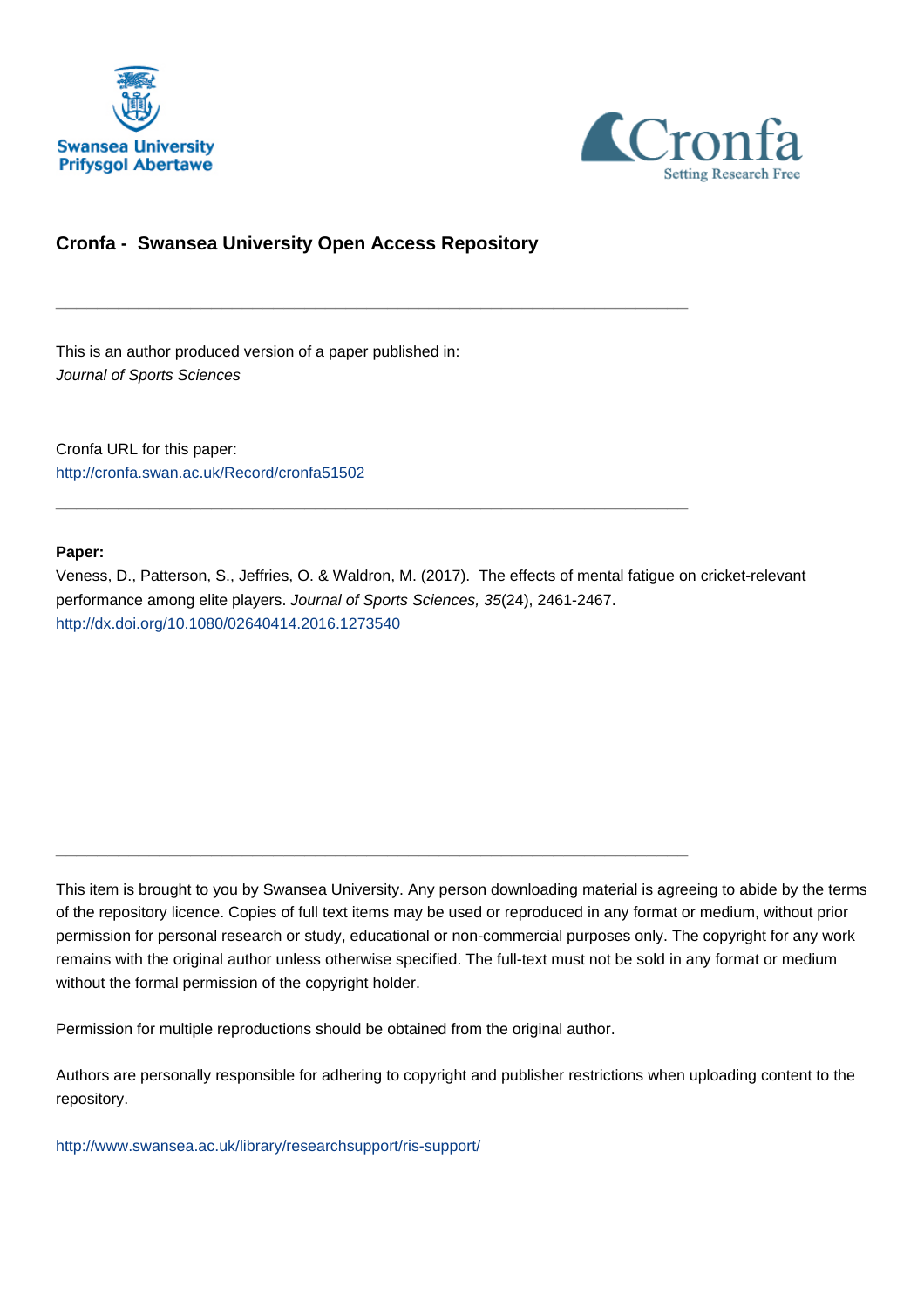# **Journal of Sports Sciences**

**Title:** The effects of mental fatigue on cricket-relevant performance among elite players

## **Authors and affiliations:**

Veness, Daren.<sup>1,2</sup>; Patterson, Stephen, David.<sup>1</sup>; Jeffries, Owen.<sup>1</sup>; Waldron, Mark.<sup>1,3\*</sup>

<sup>1</sup> School of Sport, Health and Applied Science, St Mary's University, Twickenham, London, UK;

<sup>2</sup> Somerset County Cricket Club, The County Ground, St James Street, Taunton, Somerset, UK;

<sup>3</sup>School of Science and Technology, University of New England, NSW, Australia.

\*Corresponding author

**Running head:** "Mental fatigue in cricket players"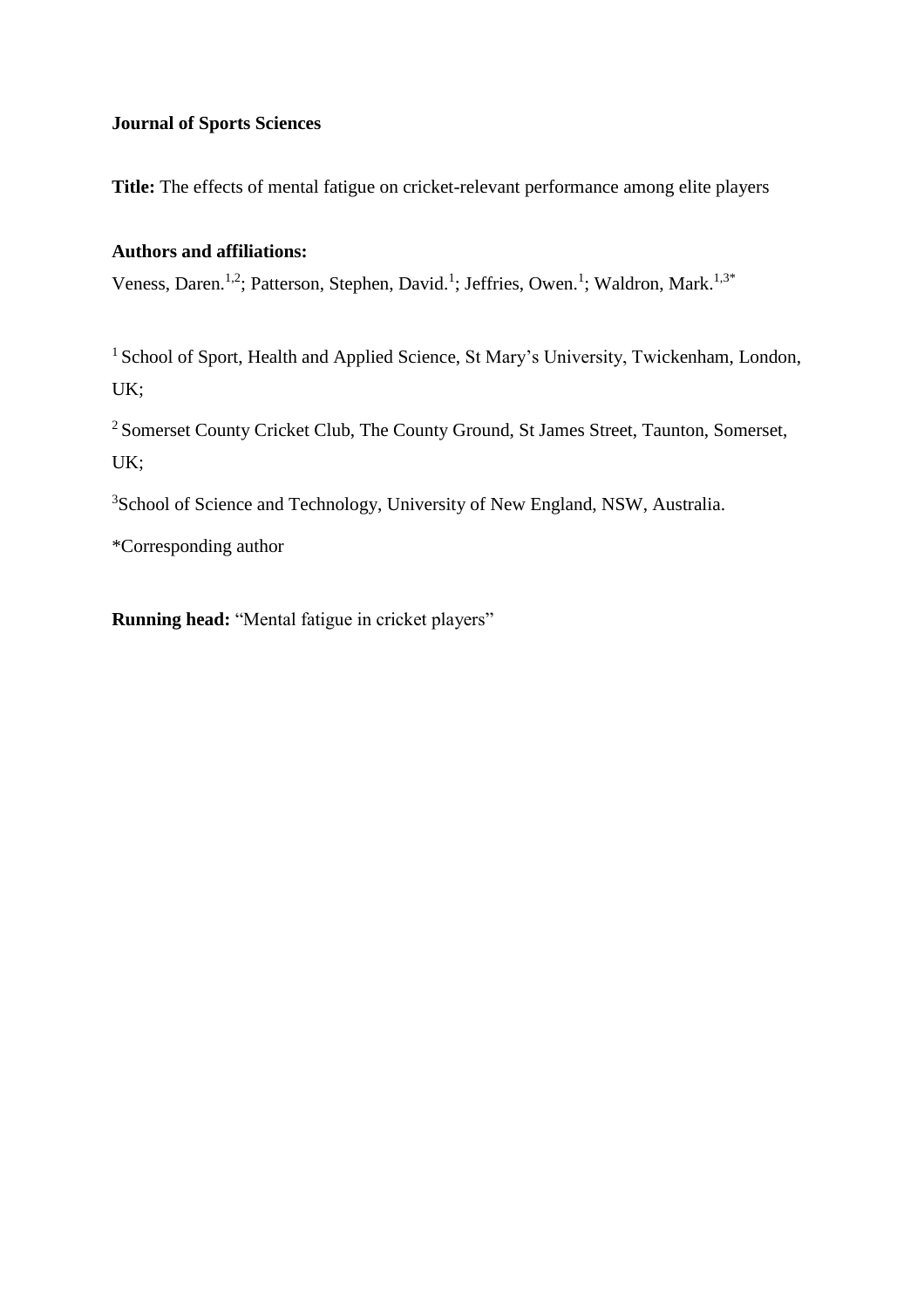### **Abstract**

This study investigated the effects of a mentally-fatiguing test on physical tasks among elite cricketers. In a cross-over design, ten elite male cricket players from a professional club performed a cricket run-two test, a Batak-lite reaction time test and a Yo-Yo-Intermittent Recovery Level 1 (Yo-Yo-IR1) test, providing a rating of perceived exertion (RPE) after completing a 30-min Stroop test (mental fatigue condition) or 30-min control condition. Perceived fatigue was assessed before and after the two conditions and motivation was measured before testing. There were post-treatment differences in the perception of mental fatigue ( $P < 0.001$ ;  $d = -7.82$ , 95% CIs = -9.05 to 6.66; *most likely*). Cricket run-two ( $P =$ 0.002;  $d = -0.51$ , 95% CIs =  $-0.72$  to 0.30; *very likely*), Yo-Yo-IR1 distance ( $P = 0.023$ ;  $d =$ 0.39, 95% CIs = 0.14 to 0.64; *likely*) and RPE ( $P = 0.001$ ;  $d = -1.82$ , 95% CIs = -2.49 to 1.14; *most likely*) were negatively affected by mental fatigue. The Batak lite test was not affected  $(P = 0.137)$ , yet a *moderate*  $(d = 0.41, 95\% \text{ Cls} = -0.05 \text{ to } 0.87)$  change was *likely*. Mental fatigue, induced by an app-based Stroop test, negatively affected cricket-relevant performance.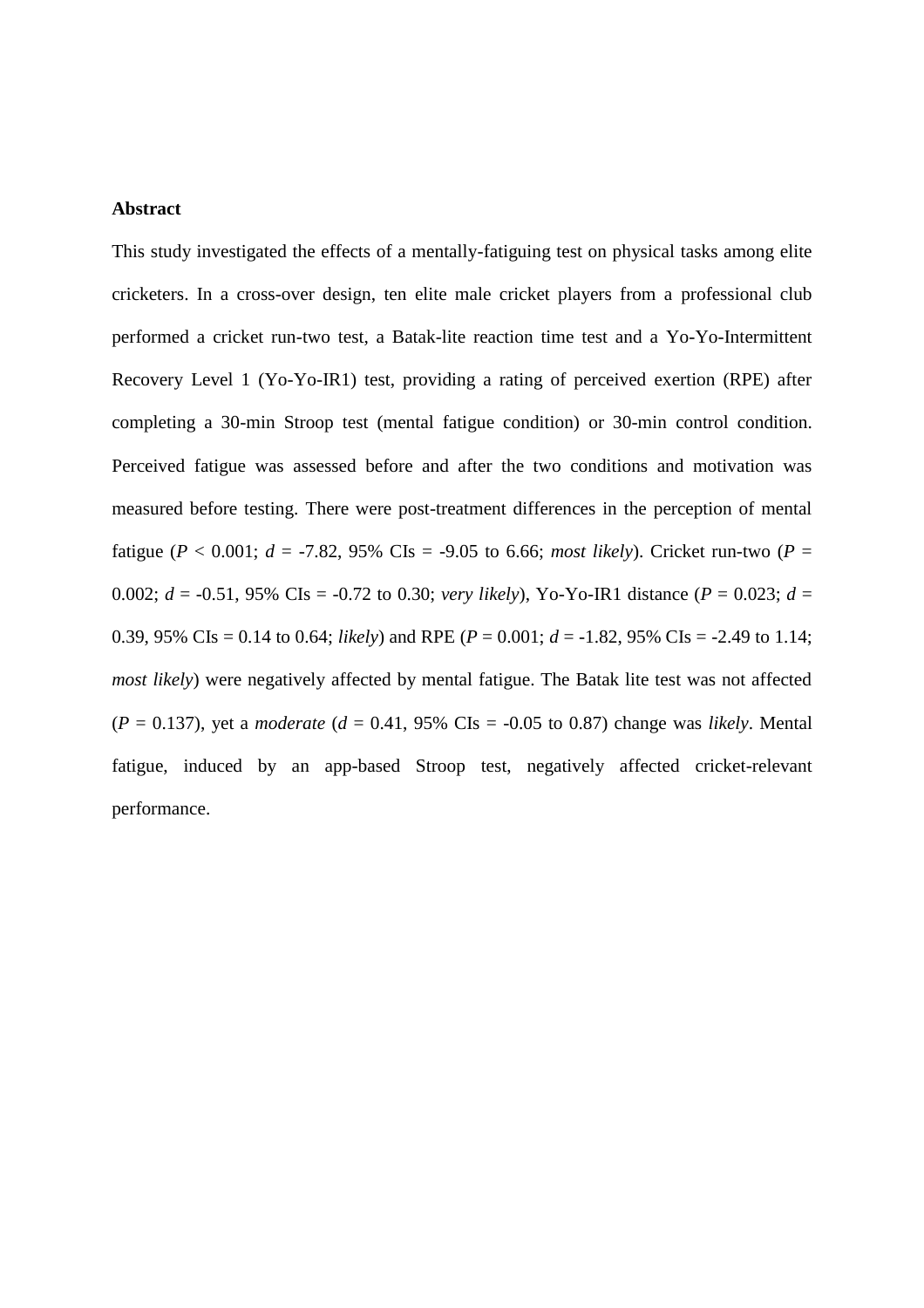## **Introduction**

Mental fatigue, caused by prolonged cognitive activity, has been characterized as a 'psychobiological state' and is associated with low levels of energy and feelings of tiredness (Boksem & Tops, 2008; Marcora, Staiano & Manning, 2009). Common neural networks for physical and mental activation have been suggested (Tanaka, Ishii & Watanabe, 2016), inferring a connection between mental and physical fatigue. Indeed, it has been established that mental fatigue negatively effects physical performance in simple continuous tasks, which have been attributed to higher perceptions of effort (Marcora et al., 2009; MacMahon, Schucker, Hagemann & Strauss, 2011). In this instance, perception of effort has been conceptualised as a centrally mediated efferent signal, referred to as 'corollary discharge', originating in the motor regions and innervating sensory areas of the cerebral cortex (Marcora et al., 2009). The negative effects of mental fatigue do not appear to reflect a greater development of either central or peripheral fatigue but, rather, are speculated to relate to alterations in regional brain activity, such as that of the anterior cingulate cortex (Pageaux, Marcora, Rozand & Lepers, 2015). There is now growing evidence to suggest that mental fatigue can affect more complex forms of exercise and skill-based tasks, which has a variety of implications for many other sports. For example, mental fatigue has been shown to impair sports-specific skill in soccer (Smith, Marcora & Coutts, 2015; Badin, Smith, Conte, & Coutts, 2016) and intermittent running performance (Smith et al., 2015; Smith, Coutts, Merlini, Deprez, Lenoir & Marcora, 2016), which has consistently been attributed to an increased perception of effort after repetitive, cognitively demanding tasks. Given the known deleterious effects of mentally-fatiguing tasks on cognitive ability (van der Linden & Eling,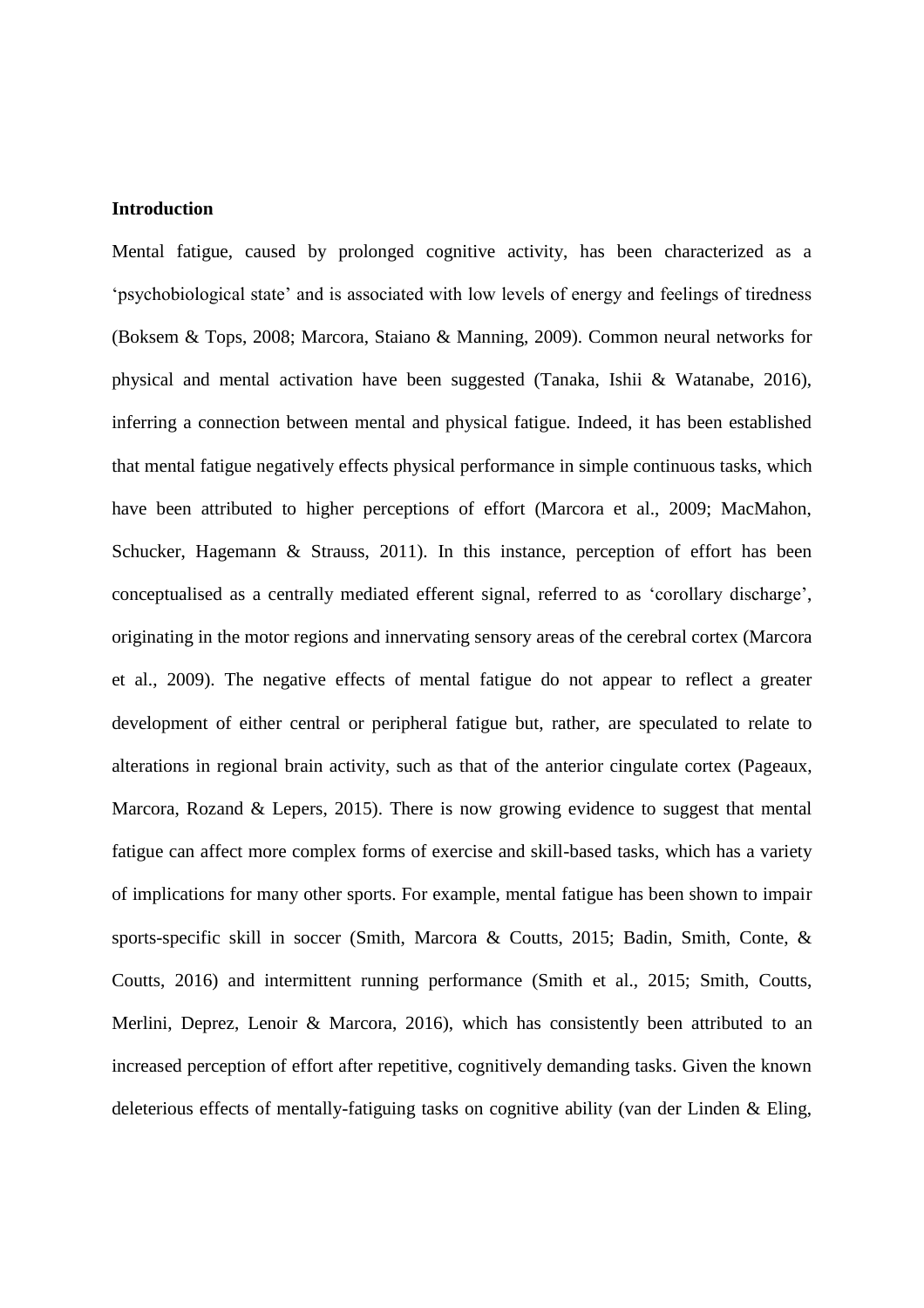2006), the reported effects on more complex, skilled sports performance might have been anticipated.

Cricket is a skilled sport and is characterized by prolonged low-intensity activity, interspersed by random periods of high-intensity movement (Petersen, Pyne, Portus & Dawson, 2009; Houghton, Dawson, Rubenson & Tobin, 2011; MacDonald, Cronin, Mills, Mcguigan & Stretch, 2013; Scanlan, Berkelmans Vickery & Kean, 2016). The physical demands imposed by cricket performance depend on field position and game format (Petersen et al., 2009). The external load (i.e. distance, speed and acceleration) of a game is typically lower for shorter formats (i.e. One-day), whilst longer multi-day games are more physically demanding (Petersen et al., 2009). Given its various formats (Test, One-day or Twenty20) and positional requirements (i.e. fielding batting and bowling), successful performance in cricket requires a variety of physical and technical abilities (MacDonald et al., 2013; Scanlan et al., 2016). However, there has been relatively less recognition of the mental challenges imposed by cricket (Gordon, 1990; Noakes & Durandt, 2000; Petersen et al., 2009; Macdonald et al., 2013). This is important because players must concentrate for prolonged periods, particularly in batting and fielding positions, where attentional focus could be required for an entire innings, lasting up to six hours per day in Test Match cricket (MacDonald et al., 2013). Furthermore, it is questionable whether the breaks provided to players during matches, or their activities during these periods, are sufficient to permit recovery from a mentallyfatigued state. It is therefore possible that mental fatigue could affect a cricket players' performance during games.

The physical demands of cricket performance are wide-ranging. For example, research has shown that prolonged bouts of intermittent bowling induces moderate metabolic perturbation,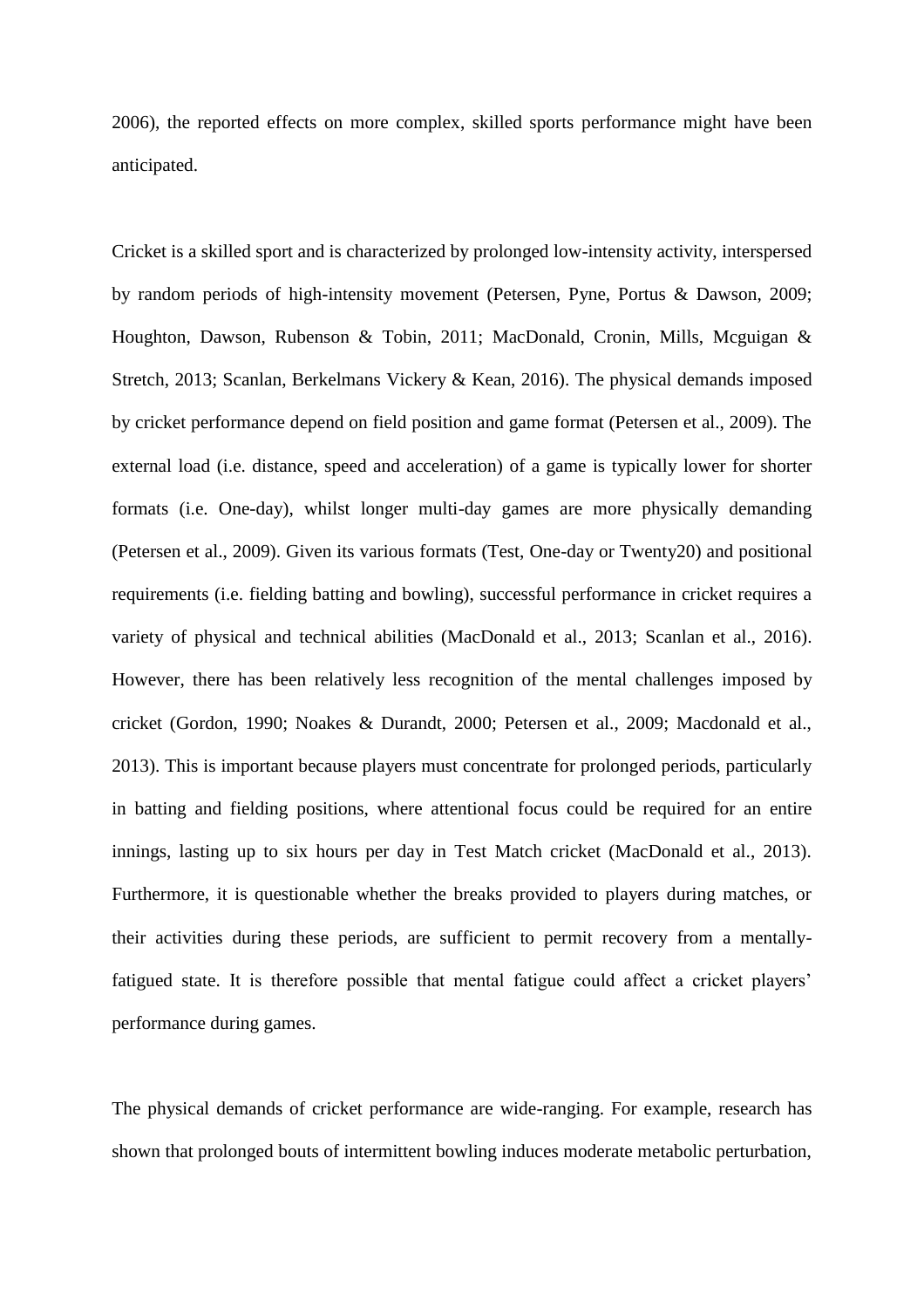reporting blood lactate values of  $4-5$  mmol $\cdot 1^{-1}$  (Burnett, Elliott & Marshall, 1995; Duffield, Carney & Karppinen, 2009), ratings of perceived exertion (RPE) of 11-15 (Devlin, Fraser, Barras & Hawley, 2001), with mean heart rates of  $150 - 170$  b $\cdot$ min<sup>-1</sup> (Burnett et al., 1995; Devlin et al., 2001; Duffield et al., 2009; Petersen et al., 2009), depending on field position. Furthermore, cricket players have been shown to cover 2 km to 4.5  $km \cdot h^{-1}$ , with up to 60 high-intensity efforts across the same time period (Petersen et al., 2009). These data support the observed actions of bowlers, batsmen and fielders, who are frequently required to perform maximal sprints whilst approaching a delivery, performing runs or chasing balls in the open field, respectively. Finally, based on ball speeds in cricket of over 40 m·s<sup>-1</sup>, batsmen or fielders have an approximate 2.5 ms window of opportunity to react to environmental cues and perform successful actions (Regan, Beverley & Cynader, 1979). These time-constrained conditions, coupled with numerous distractors during the game, place significant demand on the visual perception-action skills of cricket players (Müller, Abernethy & Farrow, 2006). It is therefore feasible that fatigue-induced errors may increase injury risk. Indeed, impact injuries and fractures are relatively common in key fielding positions (Stretch, 2003), thus highlighting the risks that fatigue-induced reductions in reaction times could pose.

It is common to use a battery of tests to measure the underlying qualities that are necessary to cope with the collective demands of cricket (ECB, 2016). Given the relationship between mental and physical fatigue, it is possible that mental fatigue could negatively affect performance in these tests. Accordingly, this study aimed to investigate the acute effects of a mentally-fatiguing task on cricket-relevant physical tasks among elite cricket players. It was hypothesized that the mentally-fatiguing task would negatively affect endurance capacity, intermittent sprint speed and reaction time.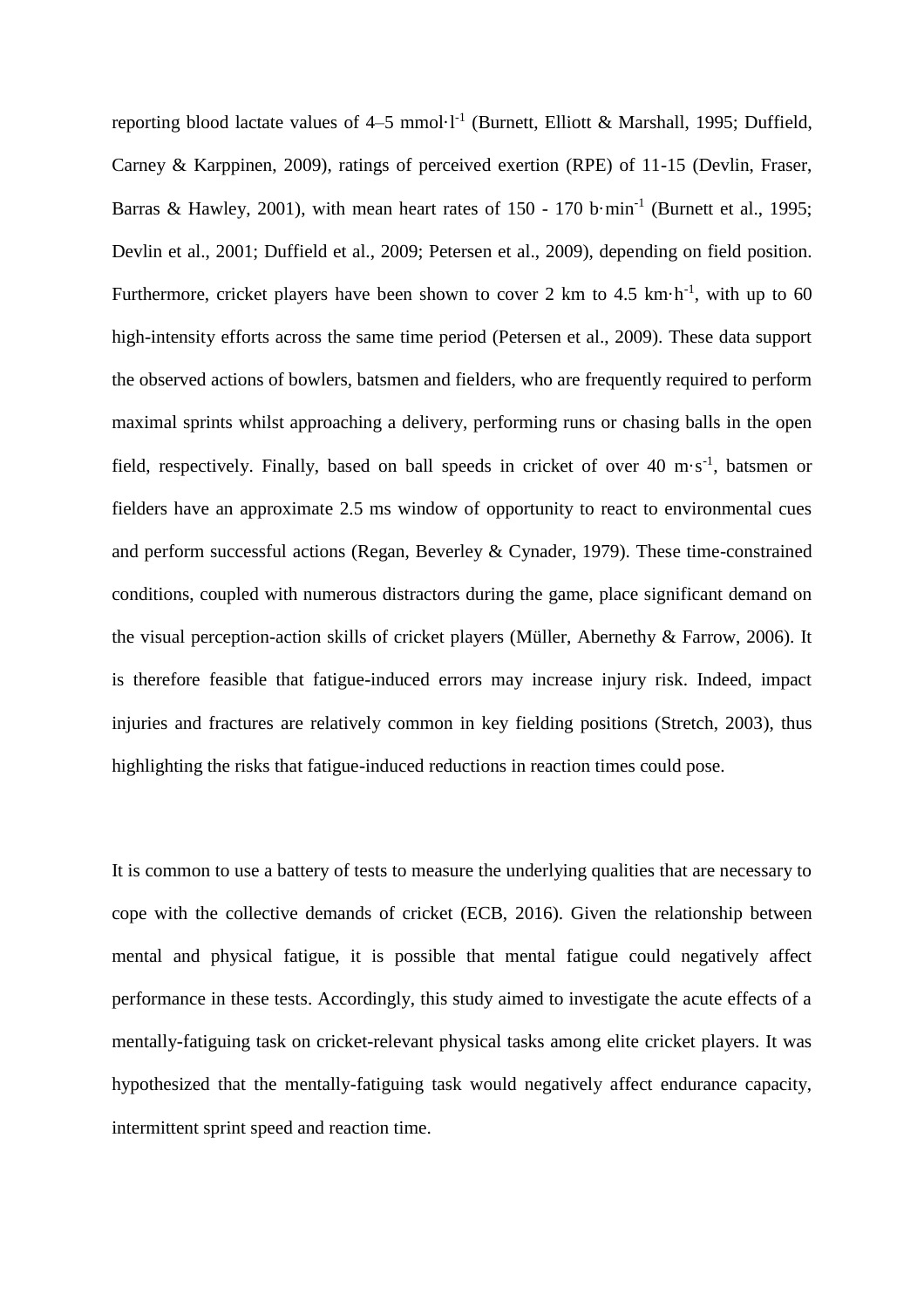#### **Methods**

#### **Participants**

Ten elite male cricket players (age =  $21 \pm 8$  years; body mass =  $77.1 \pm 9.9$  kg; stature = 184.9  $\pm$  7.7 cm), with a minimum training age of two years, consented to take part in this study. The participants were selected from a professional county cricket club (CCC) in the UK. Based on the effect sizes reported in a recent comparable study (Smith et al., 2016), which were 'moderate' to 'very large' (Cohen's  $d = 0.48 - 2.37$ ), a power analysis indicated that a sample size of seven would have been sufficient to identify differences between groups with a statistical power of 0.90 (G\*Power, Version 3.0.10). Ten participants were selected to account for potential experimental mortality. During the study, the participants were instructed to maintain their normal diet and reported this on the day of each trial. All participants were instructed to avoid consumption of alcohol or caffeinated products, as well as abstaining from strenuous exercise in the 48-h before testing. Supplements, such as branched-chain amino acids and creatine were also restricted for seven days prior to the first trial. None of the participants were colour blind or vision-impaired. Institutional ethical approval was provided for this study, which was conducted in accordance with the 1964 Helsinki declaration.

## **Study design**

The participants reported to the testing facility at the same time of day (1000 hrs) on three separate occasions, each separated by one week. The participants were familiarized to the testing procedures at visit 1 and, thereafter, were randomly assigned to one of the two conditions (mentally fatiguing task or non-mentally fatiguing task) in a randomized, crossover trial. The cricket-based outcome measures were: a 'cricket run-two test'; a Yo-Yointermittent recovery test level 1 (Yo-Yo-IR1; Bangsbo, Iaia, & Krustrup, 2008) and a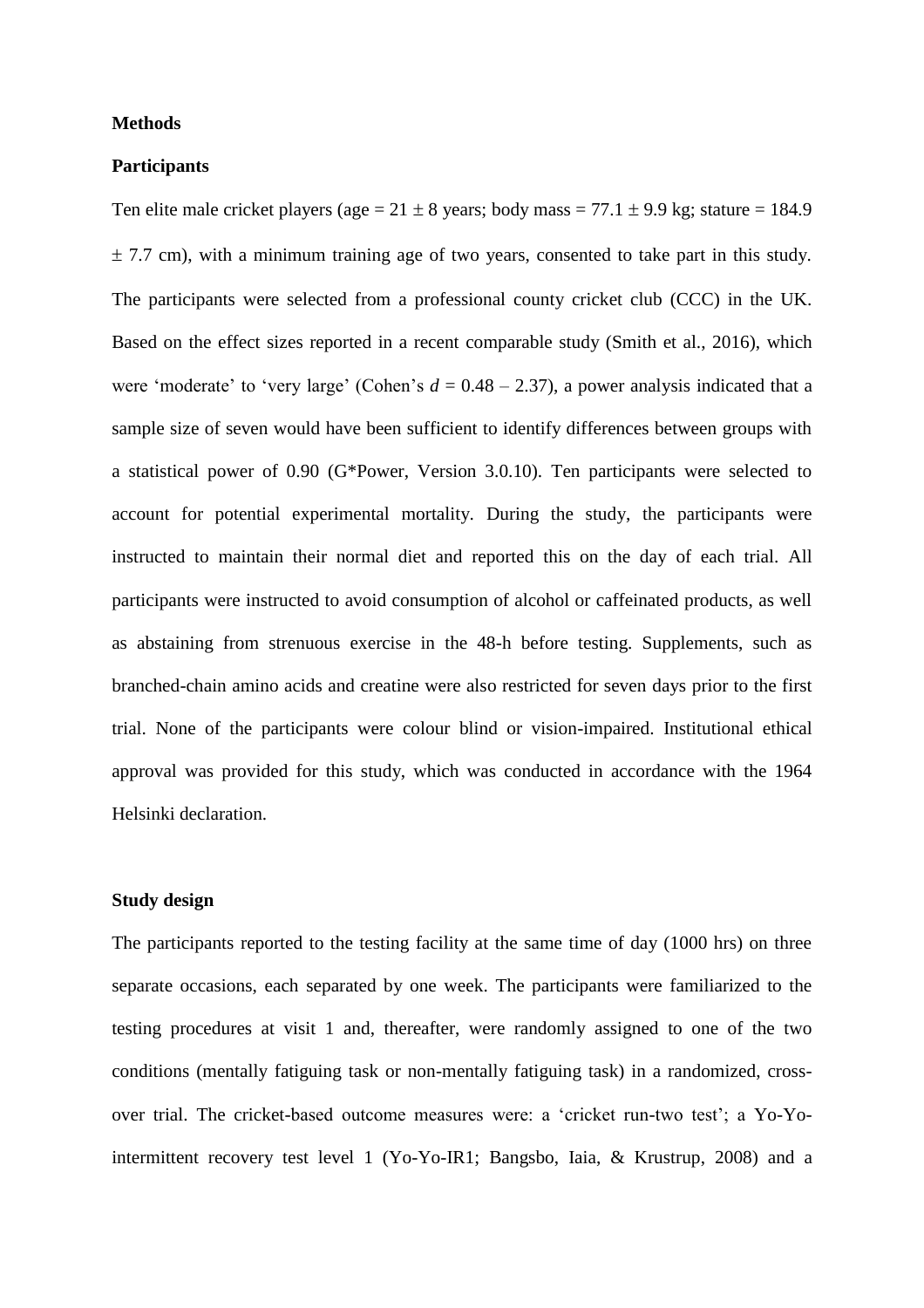reaction-time and hand-eye co-ordination test (Batak Lite test; Gierczuk & Bujak, 2014). The study was performed during a pre-season period, when players were not competing in matches. The players training load was manipulated such that this didn't interfere the participation in this study.

## **Procedures**

During familiarization (visit 1), participants were given verbal instructions and demonstrations on how to perform each of the tests. Whilst the participants were extremely familiar with the tests as part of their normal testing regime, every participant practiced each task until the investigators were assured of their familiarity. This included the partial completion of the mentally fatiguing tasks (see below) and the performance tests. The reliability for each test is stated in the following sections.

#### **Treatment conditions**

At visit 2 and 3, the participants completed one of the two conditions. During the mentallyfatiguing condition,  $30 \times 60$ -s Stroop tests were completed by each participant, with  $\sim 10$ -s separating each test (total of 35-min). The form of Stroop test used in this study is recognized as a mentally fatiguing, cognitively-demanding task (Pageaux, Lepers, Dietz & Marcora, 2014). The Stroop test was performed on a computer with a ~33 cm screen (MacBook Pro, Apple, US) and, in brief, required participants to manually select the colour of a word that appears on the computer screen by pressing a button, when it was printed in a colour not necessarily denoted by the name (i.e. selecting 'red' when the word 'green' is printed in red). The number of correct answers denoted the participants' score on the test. The task was completed in a quiet room, with sole supervision from the investigators. There was no interaction permitted with the investigator until the end of the 30 repeated tests. The test was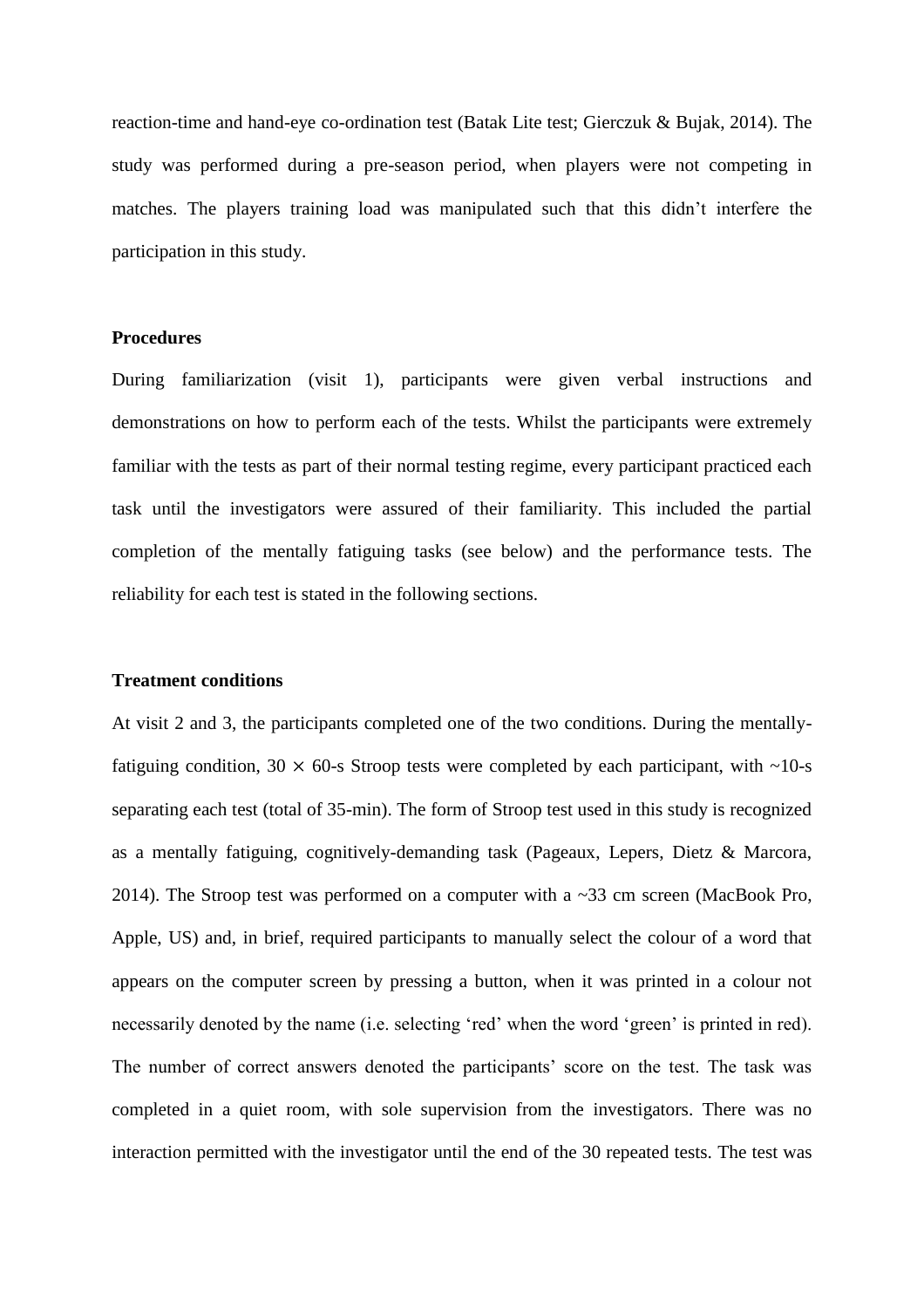performed under timed conditions, causing an interference effect known to be cognitively demanding for participants. The participants were instructed to respond as accurately and as quickly as possible to the on-screen cues throughout the entire testing period. Multiple repetitions of similar tests have been used previously to induce mental fatigue prior to soccer activities (Pageaux et al., 2014; Smith et al., 2016; Badin et al., 2016). The version of the Stroop test used was part of a free, publicly available app-based program called 'Brainiversity' (Version 1.0 for Mac). At the end of the test, the scores were recorded in Microsoft Excel to monitor the attainment on the Stroop tests prior to the performance tests. The results of each test were manually blinded from the participants. To provide additional motivation and limit boredom, the participants were told that the highest cumulative score would be deemed as the 'winner' at the end of the trial and that the final scores would be fedback to them as a group, thus creating a level of competition. As previous studies have reported differences in cognitive performance after 15-min of a similar mentally-fatiguing task (Rauch & Schmitt, 2009), we reported the performance on the test after 15 attempts  $(\sim 15$ -min or mid-way through the intervention) and after the second 15 attempts ( $\sim 30$ -min). This permitted the ability of the app-based version of the Stroop test to adequately induce mental fatigue in the manner reported elsewhere (see Smith et al., 2016; Badin, Smith, Conte, & Coutts, 2016). In the control condition, the participants were asked to read magazines of a neutral, non-emotive content for 30-min. A 2-min period was given to the participants after completing the intervention, before starting the cricket-based performance tests.

### **Performance tests**

All of the tests were completed within 2-min of completing one of the two treatment conditions and took a total of 45-min. After a standardised warm-up, the tests were completed in the following order: i) the run-two test; ii) the batak lite test and iii) the Yo-Yo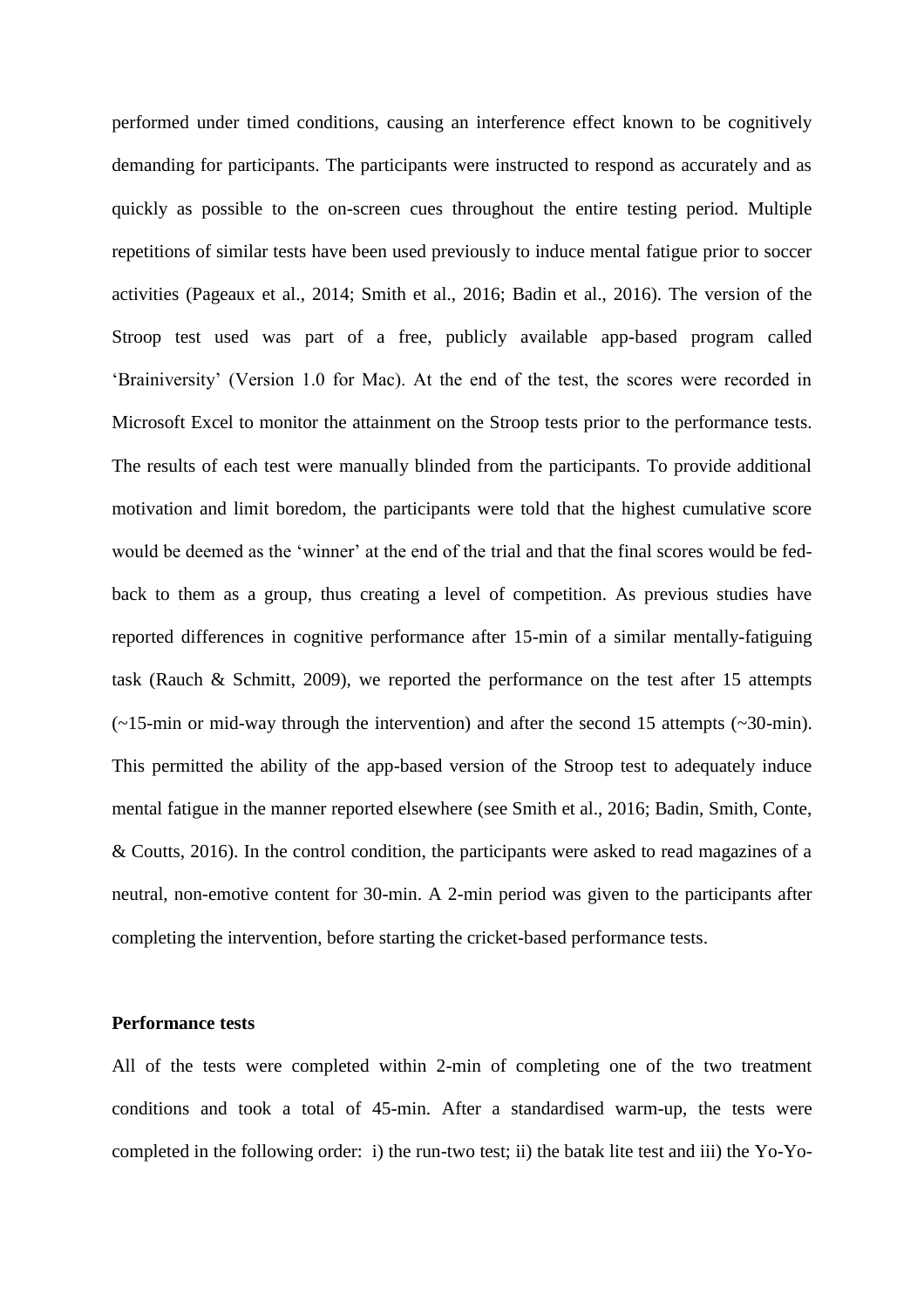IR1 test. The reason for selecting this order was because the Yo-Yo-IR1 was deemed to be too fatiguing to perform prior to any other test, whereas recovery from the other tests is entirely achievable in a short time-frame. A 5-min period was provided between tests, which was consistent between tests on all visits.

The cricket run-two test is an English Cricket Board (ECB) standard test. This required the participant to run a distance equivalent to one length of a cricket pitch (17.68 m) with a standard cricket bat in their preferred hand, touch the bat over the crease line, turn 180˚ and sprint back for one length (ECB revised testing protocols, *unpublished*). Infra-red timing gates (Brower timing gates, Brower TC athletic timing system, Brower timing systems, UK) were set up at a height of 1 m at one end of a 17.68 m line, which was painted onto the gym floor. The participants started from 50 cm behind the start line, on their preferred foot, and waited for a "3-2-1-GO" command before starting their trial. Time-splits were measured using the wireless transmitter and manually recorded into Microsoft excel. All participants performed five sprints in total, with 2-min recovery between attempts. One time-split (i.e. run-two = 35.36 m) was recorded for each trial and the average of all five sprints was subsequently reported. The test was performed on a rubber gym floor in an indoor sports centre. The players wore their indoor trainers, standard shorts, socks, and t-shirt provided by the club and kept this consistent throughout the testing. There were no instances where the participant did not touch their bat across the line. This test is performed on a weekly basis by the participants and has a reliability of 0.9 (CV%).

The batak-lite hand-eye co-ordination test was performed exactly 5-min after the final runtwo test, using the batak lite reaction test apparatus (Batak Lite model, Batak.com, UK). The batak system is a transportable device (1143 cm  $\times$  1800 cm  $\times$  950 cm) that harnesses eight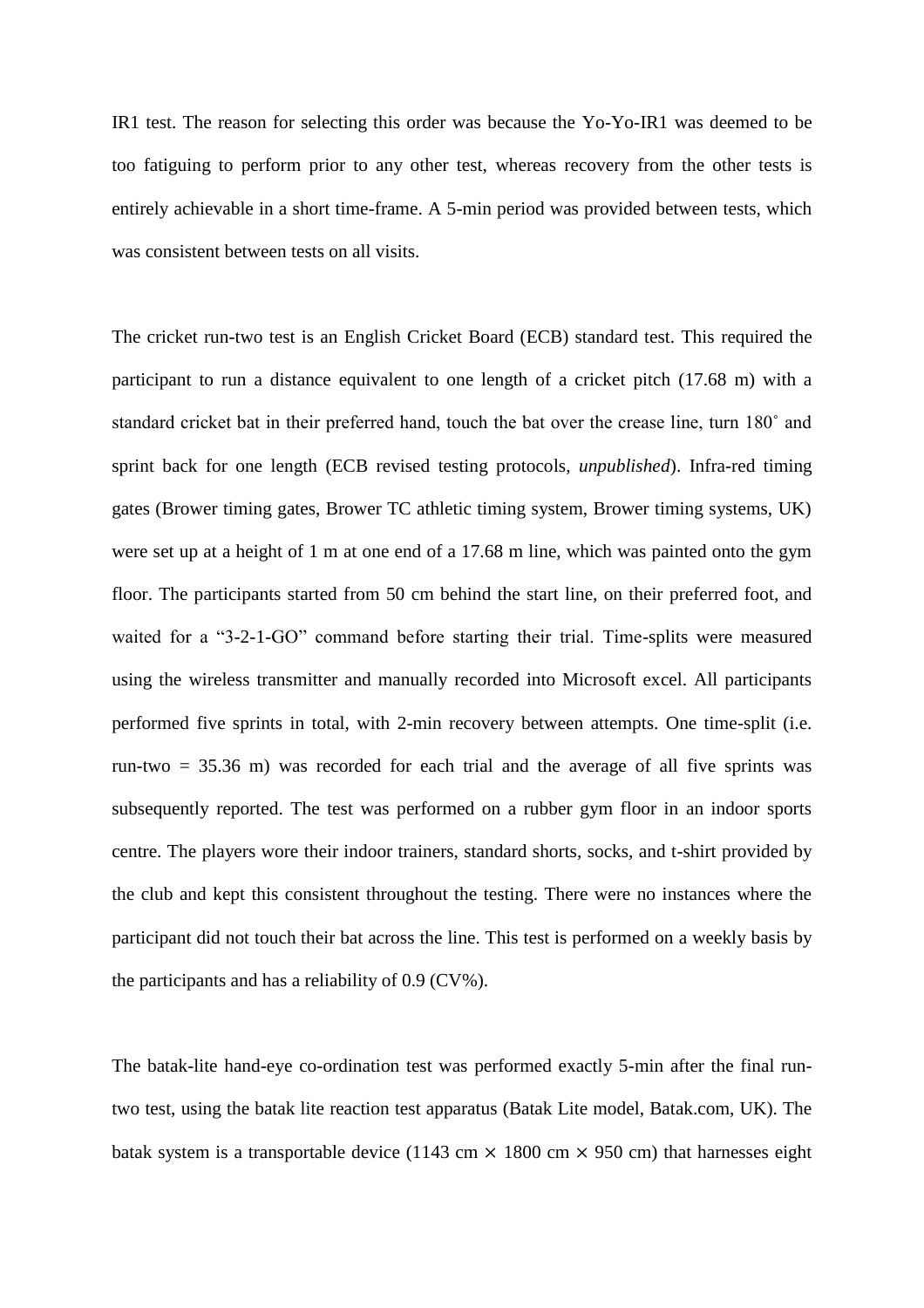separate light emitting diodes (LED) or 'buttons' and a microcomputer, which controls the LEDs. The LEDs are evenly distributed in an 'X' pattern across the device. Once activated, the LEDs illuminate in a random sequence, the order and duration of which depends on the program selected. The participants stand in front of the device at arm's length and used their hands to press the buttons (LEDs) as they are illuminated. In the program selected for this study, the participants were instructed to touch as many of the eight randomly illuminating buttons as possible in 30-s, and were given five attempts, interspersed by 2-min recovery. A point was awarded for each light being tapped and summated at the end. Average scores from all five tests were recorded and reported as the final score. This test has a coefficient of variation (CV%) ranging from 3.5 to 10% (Gierczuk & Bujak, 2014).

The Yo-Yo-IR1 (Bangsbo et al., 2008) was performed last, 5-min after completion of the final Batak lite test. This test is a progressive shuttle-run, where the participants ran between two cones, placed 20-m apart on a rubber indoor surface. An additional 5-m area was marked out at one end, where the participants actively recovered for 10-s after each shuttle. Starting at pace of 10 km/h, the participants shuttled between the cones at a tempo dictated by an external 'bleep' sound until they failed to maintain the desired movement rate. The investigators observing the test provided one verbal warning to the participant if they failed to maintain the tempo. After two consecutive failures, the participant was withdrawn and their total distance covered (number of shuttles  $\times$  20-m) was recorded and reported as their final score. The CV% of the Yo-Yo-IR1 test has been reported as 4.9% (Krustrup et al., 2003)

#### **Visual Analogue Scale (VAS) for pre-physical assessments**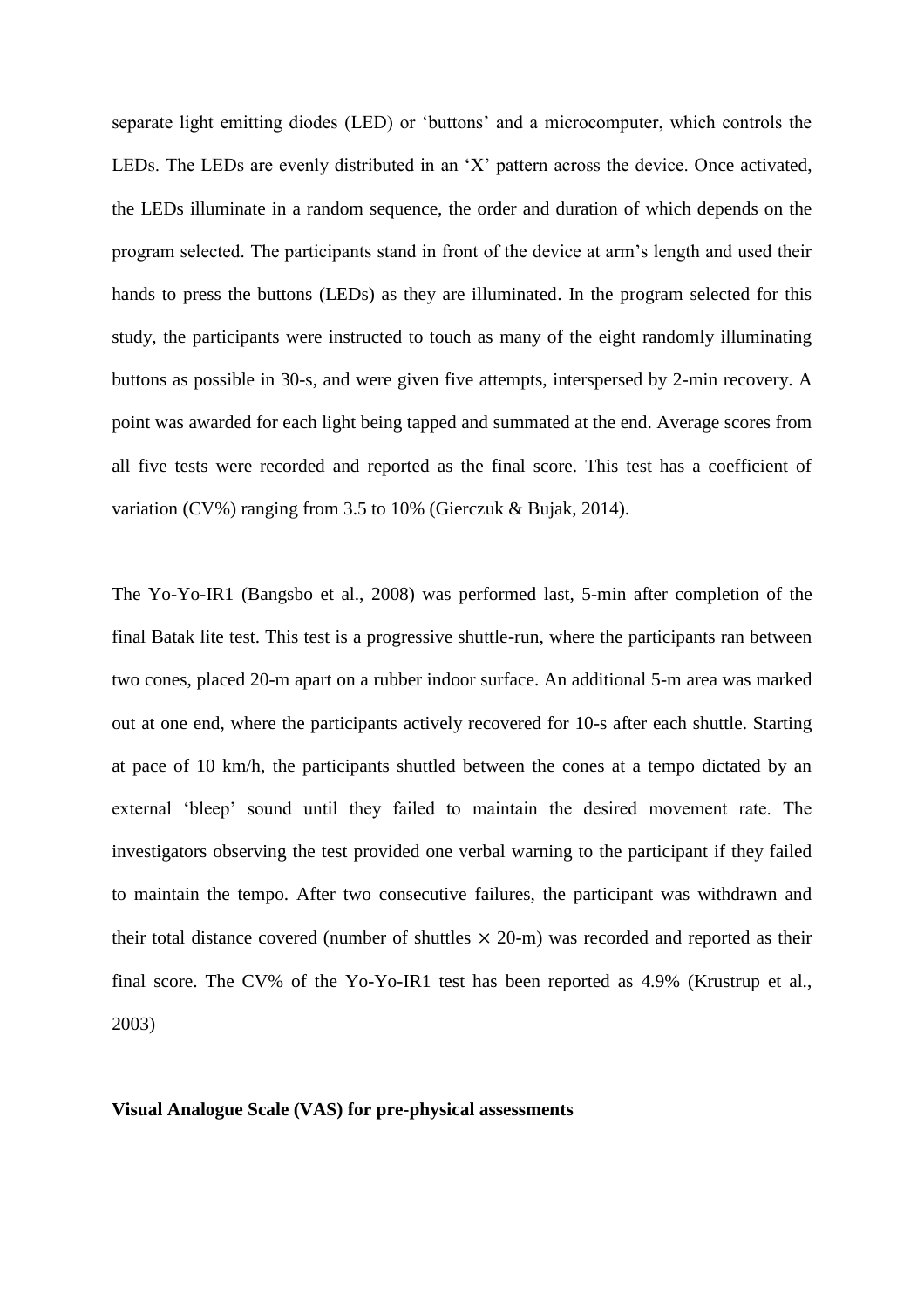A paper-based 100 mm visual analogue scale (VAS) was used to collect the participants' level of mental fatigue before and after the two interventions (hereafter referred to as pre- or post-cognitive task). Fatigue was broadly described to participants as a process that might impair their perceived cognitive performance or motivation to perform independent of any physical weakness (Chaudhuri et al., 2000). In turn, it was explained that the perceived difficulty of quickly processing information and accurately responding to cues during the task could be negatively affected. Lines were anchored at either end of the VAS, with the word 'none' at one end (left-side) and 'maximal' at the other (right-side). Based on the description provided above, the participants were asked to mark on the line their perceived state of fatigue both before (marked as a '1') and after (marked as a '2') each intervention. Using the same scale, the participants were also asked to mark their perceived level of motivation after the tests (marked as a '3'), prior to completing the physical tests. The participants were asked to judge their motivation as the total level of effort they felt that they were willing to reach in order to perform on the task to the best of their ability (Brehm & Self, 1989).

#### **Rating of Perceived Exertion (RPE CR-10)**

The CR-10 Borg scale (Borg, 1982) was used at the end of the Yo-Yo-IR1 test to evaluate the participants' global rating of perceived exertion (RPE) (Smith et al., 2016). The participants were familiar with this scale and were encouraged to use the visual anchors to guide their responses.

## **Statistical analyses**

After checks for normality, pairwise differences between the dependent variables were identified by using paired *t*-tests. Significance for the tests was set at  $P < 0.05$  and all tests were conducted using SPSS, version 22 (Chicago, IL). All data are presented as means  $\pm$  SD.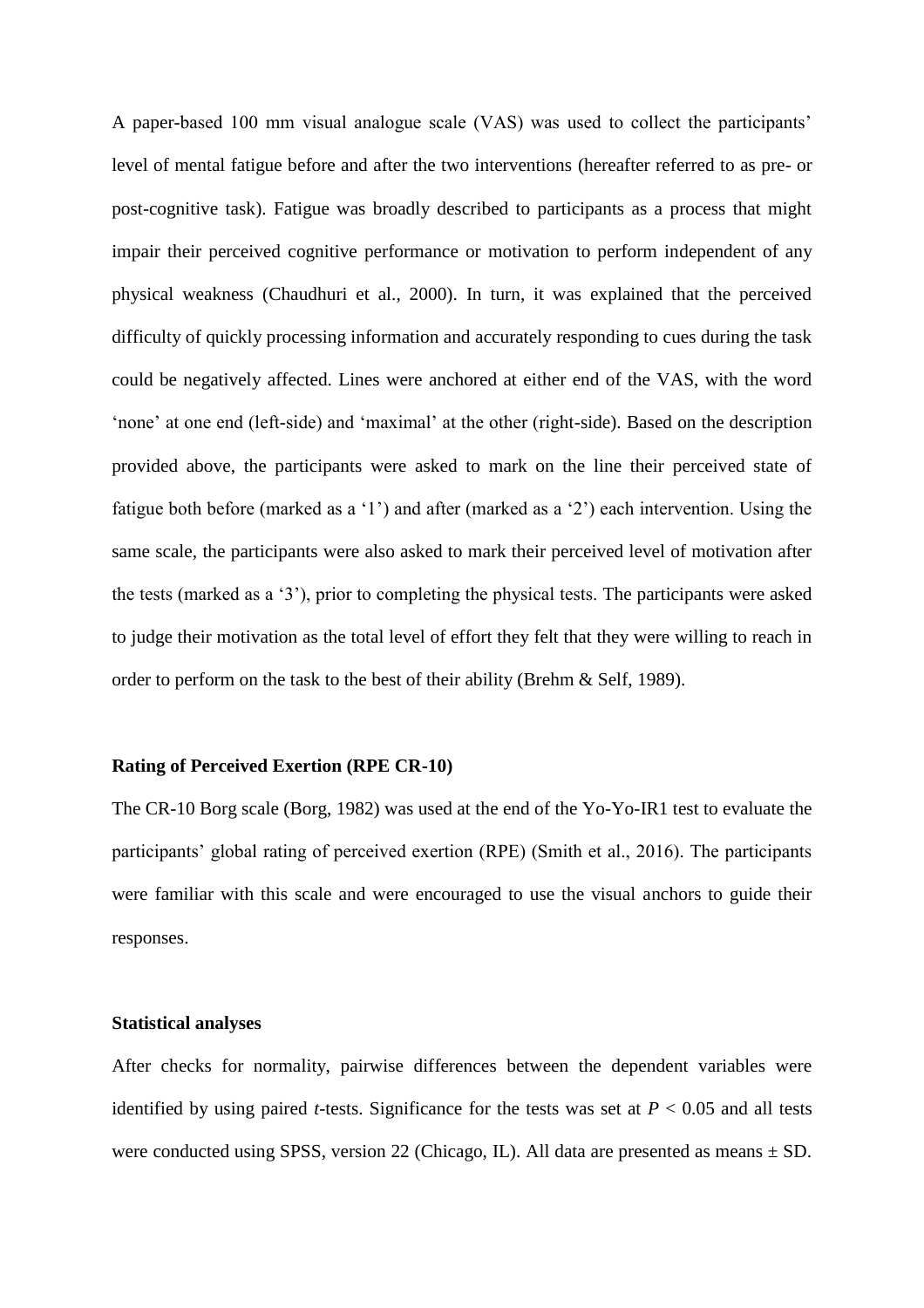Secondary to traditional hypothesis testing, effect sizes (ES), using Cohen's *d*, and magnitude-based inferences (MBIs) were used to identify clinical differences in the dependent variables between the two experimental conditions (control or mentally fatiguing task). Effect sizes were defined as; trivial =  $0.2$ ; small =  $0.21-0.6$ ; moderate =  $0.61-1.2$ ; large  $= 1.21-1.99$ ; very large > 2.0 (Batterham & Hopkins, 2006). Raw data were log-transformed to account for non-uniformity of effects. For the MBIs, threshold probabilities for a substantial effect based on the 90% confidence limits were:  $< 0.5\%$  most unlikely, 0.5–5% very unlikely, 5–25% unlikely, 25–75% possibly, 75–95% likely, 95–99.5% very likely, 99.5% most likely. Thresholds for the magnitude of the observed change in the dependent variables were determined as the within-participant standard deviation  $\times$  0.2 (small) 0.6 (moderate) and 1.2 (large). Effects with confidence limits across a likely small positive or negative change were classified as unclear (Hopkins et al., 2009). The uncertainty of effects was based on 90% confidence limits for all variables. A custom spreadsheet was used to perform all of the calculations (http://www.sportsci.org/.).

#### **Results**

There were no differences ( $P = 0.378$ ; ES = -0.48, 95% CIs = -1.34 to 0.37; MBI = *unclear*) in the pre-cognitive task perception of mental fatigue between mentally fatigued (14.4  $\pm$  2.1) mm) and control conditions (13.5  $\pm$  2.7 AU) (Figure 1). There were post-cognitive task differences ( $P < 0.001$ ; ES = -7.82, 95% CIs = -9.05 to 6.66; MBI = *most likely*) in the perception of mental fatigue between mentally fatigued (46.6  $\pm$  5.86 mm) and control conditions  $(16.6 \pm 3.6 \text{ mm})$  (Figure 1).

**\*\*\*\*\*\*\*Insert Figure 1 near here\*\*\*\*\*\*\***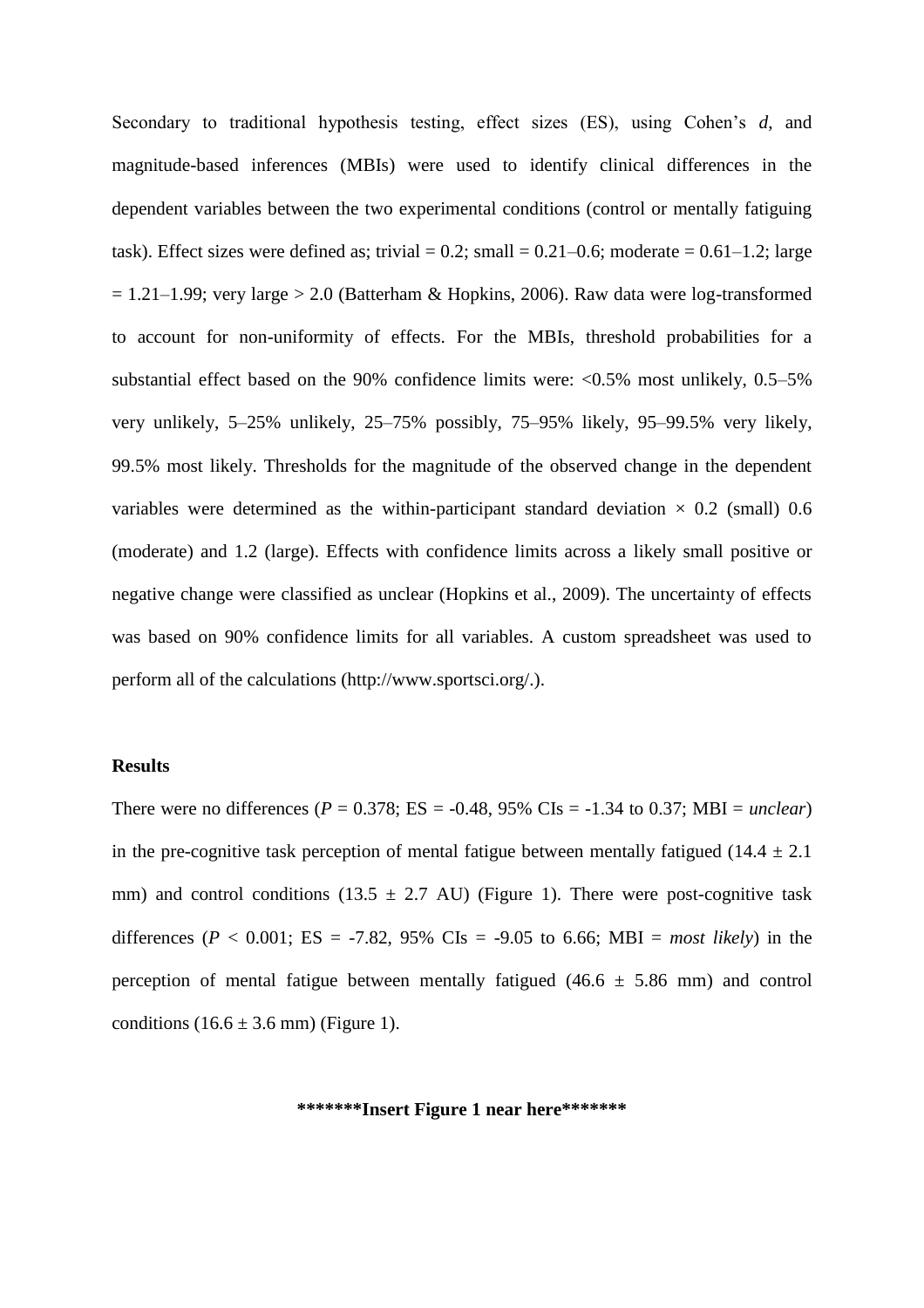There were no differences ( $P = 1.000$ ; ES = -0.02, 95% CIs = -0.53 to 0.49; MBI = *unclear*) in the VAS scores for perceived levels of motivation between mentally fatigued (82.2  $\pm$  4.4 mm) and control conditions  $(82.2 \pm 6.3 \text{ mm})$  (Figure 2).

### **\*\*\*\*\*\*\*Insert Figure 2 near here\*\*\*\*\*\*\***

There were differences ( $P = 0.002$ ; ES = -0.51, 95% CIs = -0.72 to 0.30; MBI = *very likely*) in the cricket run-two test times between mentally fatigued  $(6.29 \pm 0.17 \text{ s})$  and control conditions  $(6.19 \pm 0.18 \text{ s})$  (Figure 3).

#### **\*\*\*\*\*\*\*Insert Figure 3 near here\*\*\*\*\*\*\***

There were no differences ( $P = 0.137$ ; ES = 0.41, 95% CIs = -0.05 to 0.87; MBI = *likely*) in the points scored for the batak lite test between the mentally fatigued (38  $\pm$  8 points) and control conditions  $(42 \pm 2 \text{ points})$  (Figure 4).

#### **\*\*\*\*\*\*\*Insert Figure 4 near here\*\*\*\*\*\*\***

There were differences ( $P = 0.023$ ; ES = 0.39, 95% CIs = 0.14 to 0.64; MBI = *likely*) in the Yo-Yo-IR1 distance covered between mentally fatigued (1732  $\pm$  402 m) and control conditions  $(1892 \pm 357 \text{ m})$  (Figure 5).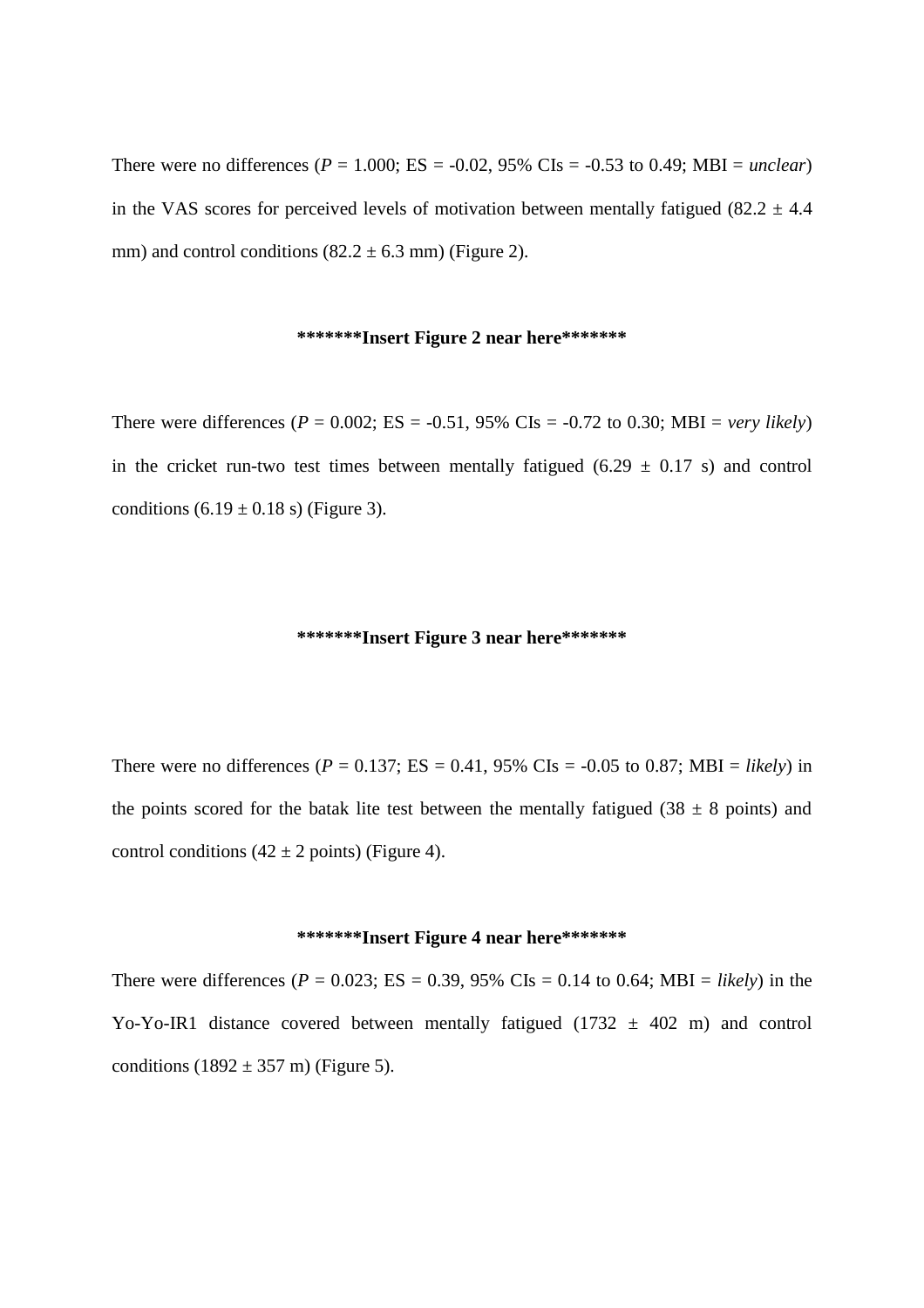#### **\*\*\*\*\*\*\*Insert Figure 5 near here\*\*\*\*\*\*\***

There were differences ( $P = 0.001$ ; ES = -1.82, 95% CIs = -2.49 to 1.14; MBI = *most likely*) in RPE between mentally fatigued  $(8 \pm 1)$  and control conditions  $(7 \pm 1)$  (Figure 6).

#### **\*\*\*\*\*\*\*Insert Figure 6 near here\*\*\*\*\*\*\***

## **Discussion**

The primary findings of this study were that mental fatigue, induced by a cognitively challenging task, acutely reduced performance in cricket-relevant tests. In agreement with previous studies (Rozand, Pageaux, Marcora, Papaxanthis & Lepers, 2014; Smith et al., 2016), the deterioration in the Stroop test scores across the trial (1st 15 attempts =  $29 \pm 4$  *c.f.*) 2nd 15 attempts =  $27 \pm 5$ ) suggested that the thirty-minute app-based test was an effective method of inducing mental fatigue and could be used in future research for this purpose. Perhaps more importantly, our findings also support the suggestion that mental fatigue can be induced within fifteen minutes of task engagement (Rauch & Schmitt, 2009), questioning the need perform mentally fatiguing tasks of greater duration and identifying the 15-30 min period as the minimal exposure to Stroop testing that is necessary to induce mental fatigue and affect subsequent performance.

In support of the above findings, the differences in the perception of fatigue between bassline and immediately after the Stroop test was also higher in the mental fatigue condition and has also been reported in other research (Badin et al., 2016; Smith et al., 2016). However, the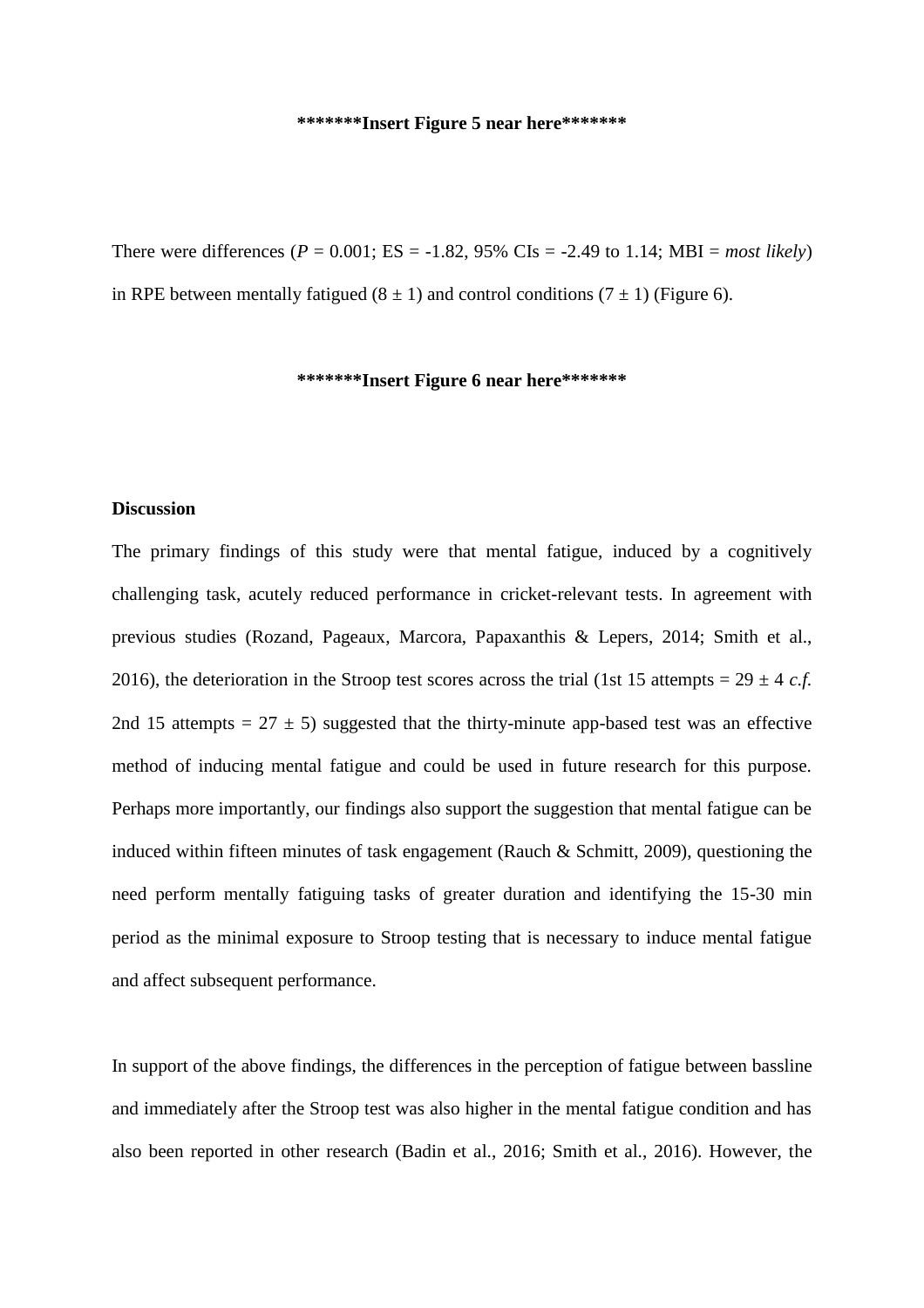level of motivation reported immediately after the Stroop test was the same between conditions. This was unanticipated as a similar measurement tool has been used before to gauge acute changes in motivation following mentally fatiguing tasks (Smith et al., 2016). A theorised relationship between potential motivation (willingness to exert in order to complete a task) and fatigue is a key principle of the psychobiological model, which is the prevailing framework used to explain the effects of mental fatigue on performance (Smirmaul et al., 2013). Accordingly, one might have expected the motivation of the participants in the current study to decrease in the mental fatigue condition. This model also assumes that the level of conscious exertion (i.e. RPE) during an exercise task, which is ostensibly dependent on the degree of corollary discharge, gauges one's proximity to exhaustion (task disengagement) (Marcora, 2009). Therefore, an increase in RPE theoretically represents a progression towards exhaustion on a physical task, such as the Yo-Yo test, with a lower RPE permitting increased time to exhaustion (i.e. improved performance). Accordingly, we found that a lower RPE during the Yo-Yo-IR1 test in the no mental-fatigue compared to the mental fatigue condition permitted an increase in performance distance, but without any changes in motivation. This is similar to the findings of others (Marcora, 2009; Pageaux, Marcora & Lepers, 2013; Martin et al., 2016; Smith et al., 2016) and appears to suggest that the level of motivation did not affect the perception of effort. Others have attributed this to changes in goal orientation, from 'has to' to 'wants to' goals, which is dependent on the subsequent task to be performed (Smith et al., 2016). This is also a possible explanation for the current results and it is feasible that the elite level of the participants was sufficient to intrinsically motivate them to perform well in the subsequent physical tests that will have been naturally associated with increased fitness and squad selection. It is possible that the motivational characteristics of the elite participants in the study skew the possible relationship between mental fatigue and motivation but this requires further investigation. In addition, the lack of baseline testing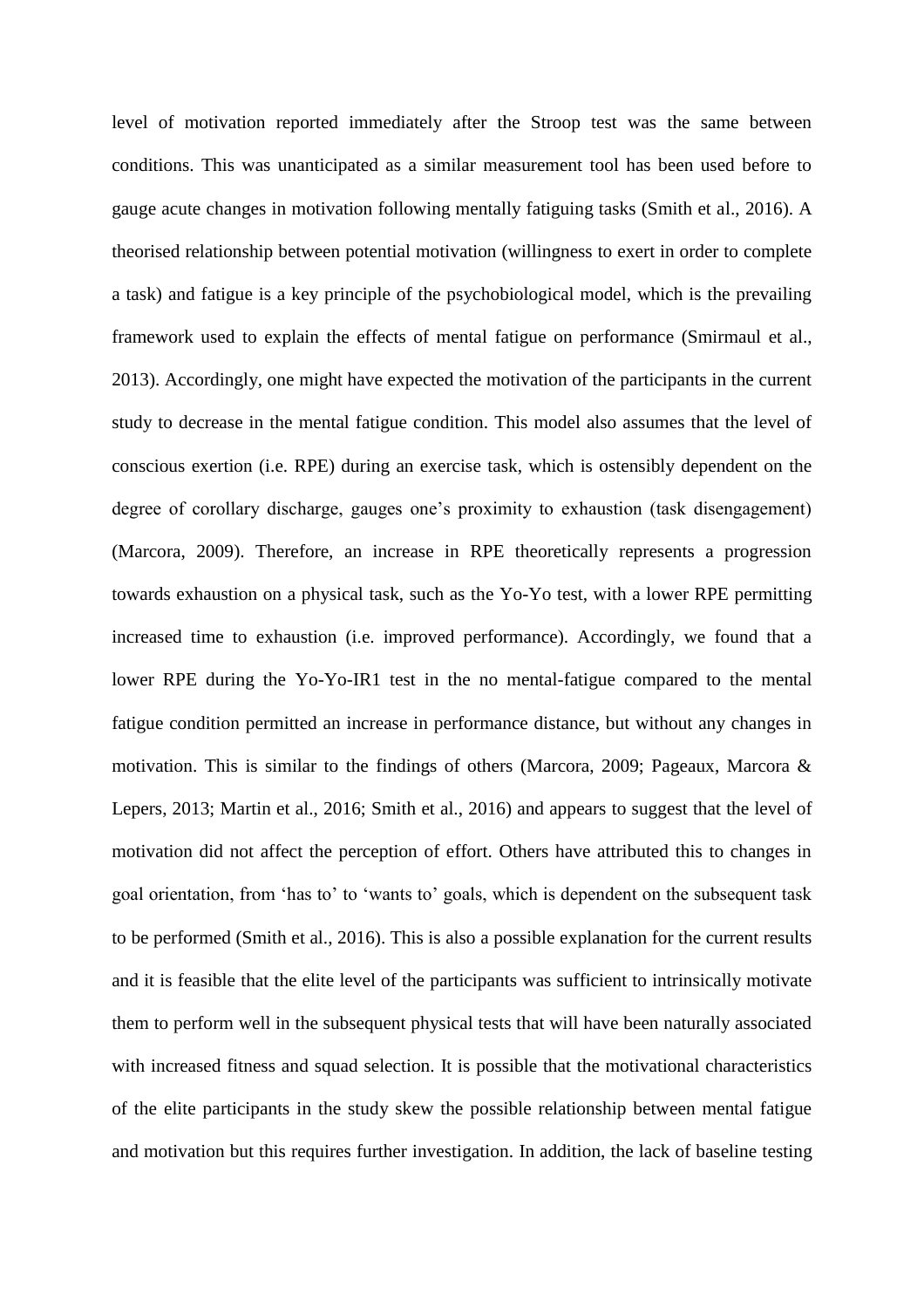of perceived motivation in the current study was a limitation and could have been included to confirm that the post-cognitive task motivation had changed as a result of the test.

Given the centrality of motivation to the psychobiological model and the consistency of findings between studies, this topic is worthy of further discussion. As well as the reasons discussed above, there are alternative perspectives that also relate to the nature of the participants in this and other studies. It is possible that the pre-existing relationship between the participants and the investigators, coupled with the competitive, elite team sport environment, could have resulted in participants underreporting their level of motivation before the physical tasks. Indeed, it is well-known that subjective reporting is affected by conscious bias (Baldwin, 2000). This describes a situation whereby participants, particularly elite athletes, can attempt to present themselves in a way that is socially desirable (Saw, Main & Martin, 2015). The degree to which their responses are affected by social desirability bias is related to its self-presentation potential or, in other words, the extent to which the participants believe their response is valued within a social system, such as the elite sports environment described above (Fisher & Katz, 2000). The VAS used in the current study did not account for social desirability bias and, as such, it is not known whether this affected the responses of the participants but we speculate that the environment might have promoted this effect. It is our suggestion that future research should account for the relationships between investigators and participants in studies of this type and that perhaps, visual analogue scales to measure motivation might not suitably control for social desirability bias in this elite sports environment. This is important as the concept of mental fatigue, and future interventions to prevent its deleterious effects, require further investigation in the elite sports.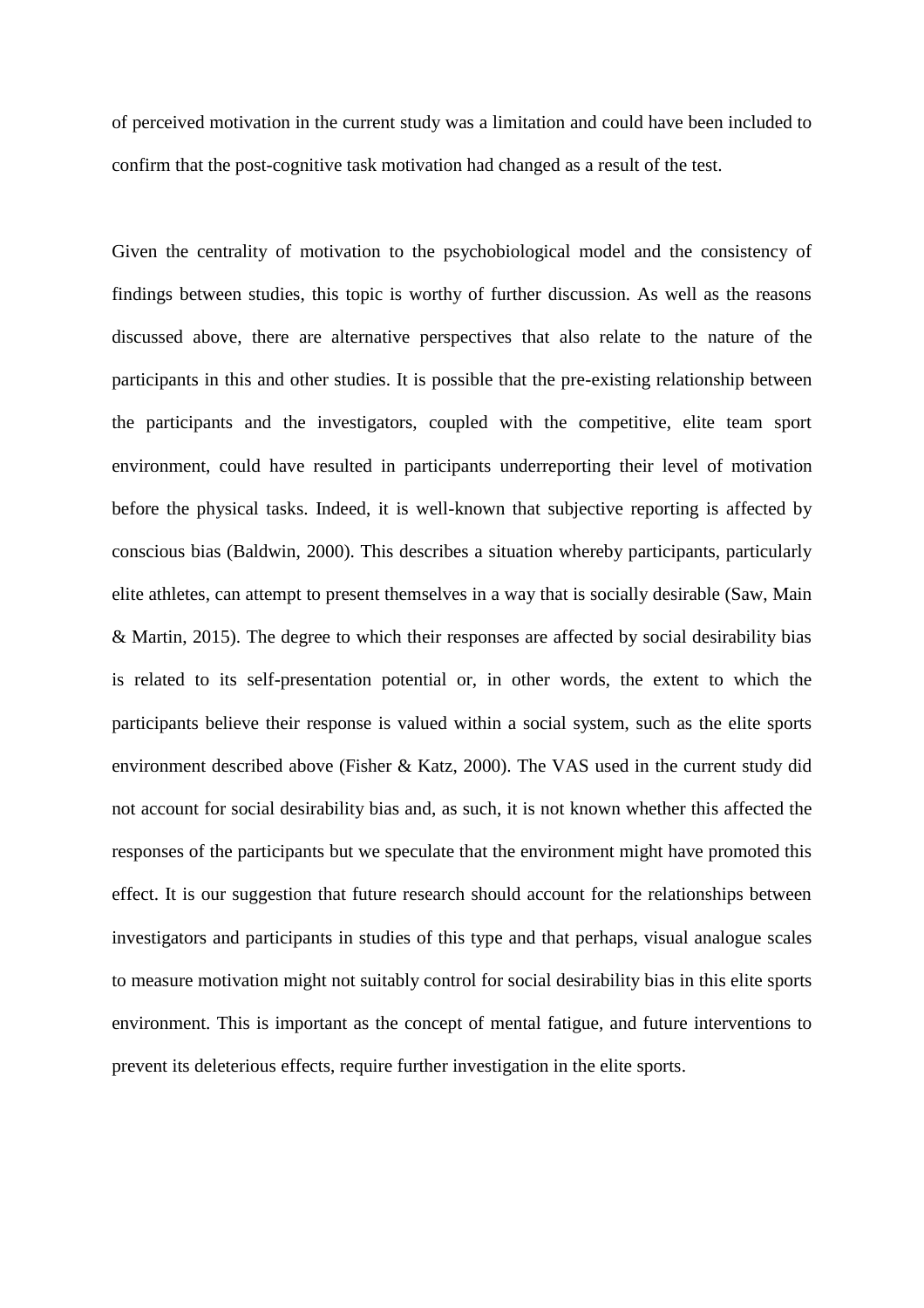The tests used in the current study were cricket-relevant and varied in their demand on motor skill proficiency. For example, the cricket run-two tests, which were negatively affected by mental fatigue, required the participants to control a cricket bat in one hand, whilst accelerating, running at maximal speed, decelerating and performing a 180<sup>°</sup>turn. Therefore, this test measured more than a single physical capacity and captured a series of skills that are a necessary part of cricket match play. In addition, the use of the Batak-lite test evaluated the reaction time of the participants using a timing sequence that closely replicated the fielding demands of cricket. Whilst there was no effect found between groups using hypothesis testing, the MBI approach revealed *moderate, likely* reductions in Batak scores in the mental fatigue condition. These findings were hypothesized as mental fatigue is known to decrease attentional focus and compromise cognitive processing (Lorist, Klein, Nieuwenhuis, De Jong, Mulder, & Meijman, 2000), such that performance on response-time tests, particularly those requiring the anticipation and processing of local features, is impaired (van der Linden & Eling, 2006; Duncan, Fowler, George, Joyce & Hankey, 2015). The lack of significance in the Batak scores between conditions might relate to the fewer gross motor demands and physical demands of the test, thus hindering the manifestation of mental fatigue on physical performance. Indeed, mental fatigue has also been shown to affect aspects of performance on sports-specific simulation protocols in soccer, impairing running, passing and shooting skills, which each pair cognitive demand with a gross motor response (Smith et al., 2016). Whilst the performance tests used herein were not sports-specific, the relevance of the tests are apparent for cricket players and are incorporated into the national governing bodies testing manual (ECB, *unpublished*). Therefore, for the first time, we have shown that elite cricket players' performance on these tests is also affected by a short  $\sim$  30 min) cognitively challenging task. These findings might have further implications for players in close catching positions (i.e. wicket-keeping or the slip cordon) or batsmen with an increased likelihood of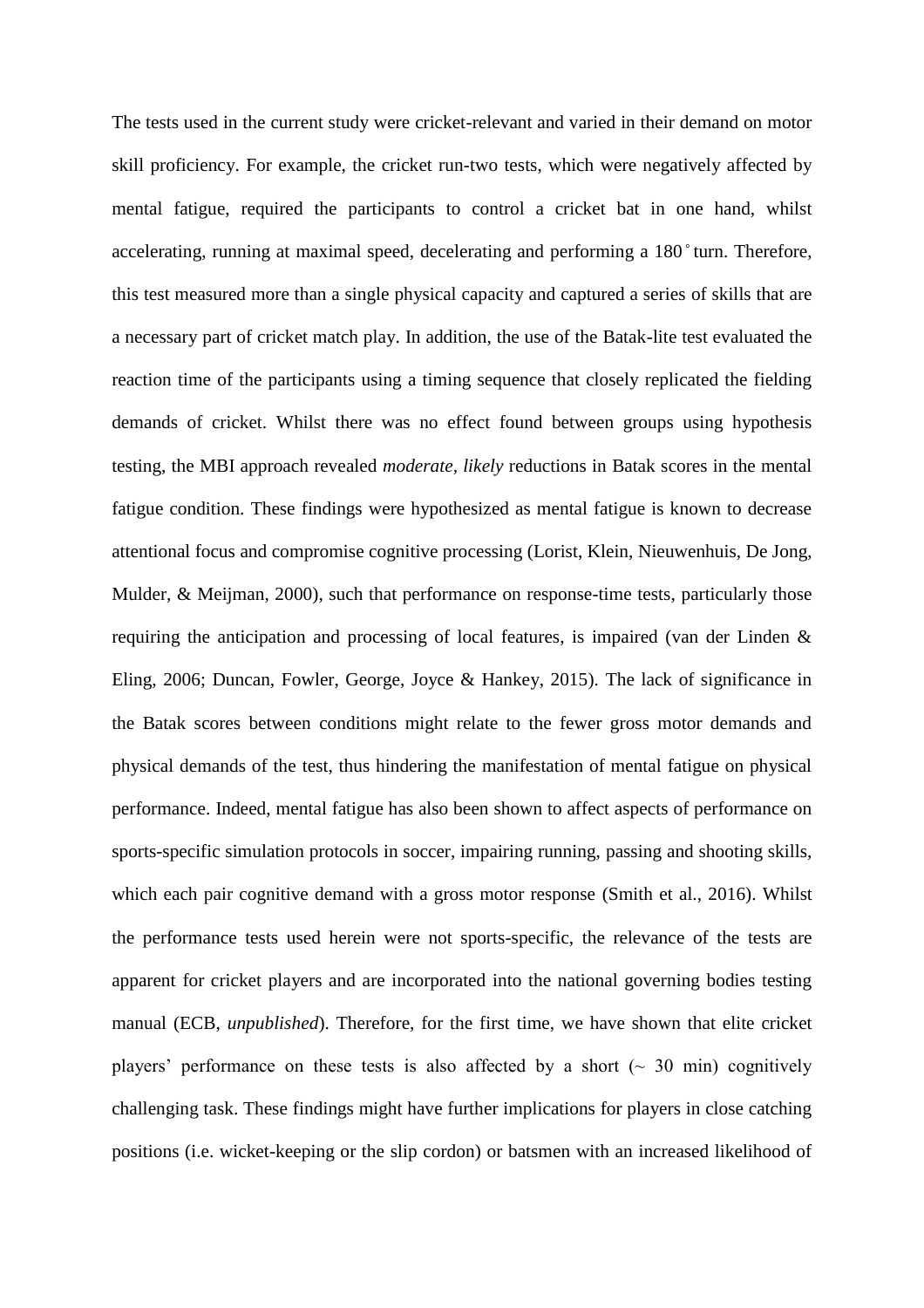dropped catches or missed balls, respectively, from the delayed response time. However, our findings should be regarded as preliminary in nature until further research can be performed to verify the relevance of these findings during real-world scenarios. One must also acknowledge the multifactorial, task-dependent nature of fatigue, which will not easily be explained by singular mechanisms (Millet & Lepers, 2004). Future research should attempt to identify the realistic features of match-days that might induce similar states of mental fatigue and assess more specific types of cricket performance.

#### **Conclusion**

Mental fatigue, induced by an app-based Stroop test for 30-min, acutely affected cricketrelevant performance among elite cricketers. These findings concur with the conclusions of recent investigations regarding fatigue-related deficits in cognitive and physical abilities. Whilst further research is required to explore this phenomenon in greater depth, these findings might have wider implications for cricketers, who frequently endure prolonged periods of concentration during matches.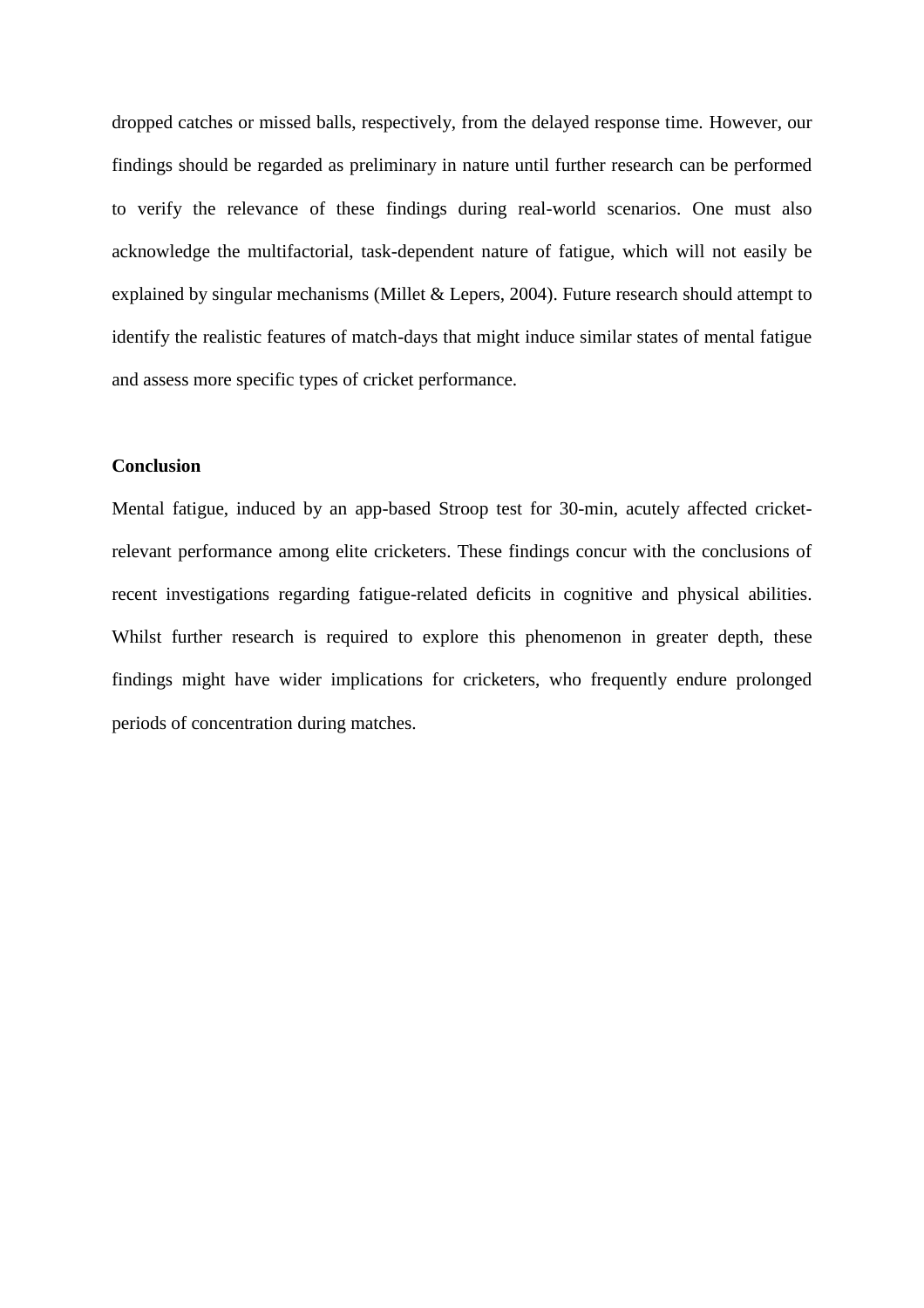#### **References**

Badin, O. O., Smith, M. R., Conte, D., & Coutts, A. J. (2016). Mental fatigue impairs technical performance in small-sided soccer games. *International Journal of Sports Physiology and Performance* [Epub ahead of print] DOI: 10.1123/ijspp.2015-0710

Baldwin W. (2000) Information no one else knows: The value of self-report: The science of self-report: Implications for research and practice. Stone A. A., Turkkan J. S., Bachrach C. A., Jobe J. B., Kurtzman H. S., Cain V. S. (eds). Mahwah, NJ: Lawrence Erlbaum Associates; 3-7.

Bangsbo, J., Iaia, F. M., & Krustrup, P. (2008). The Yo-Yo intermittent recovery test. *Sports Medicine, 38,* 37–51.

Batterham, A. M. & Hopkins, W. G. (2008). Making meaningful inferences about magnitudes. *International Journal of Sports Physiology Performance, 1*, 50–57.

Boksem, M. A. & Tops, M. (2008). Mental fatigue: Costs and benefits. *Brain Research Reviews, 59*, 125-139.

Borg, G. A. (1982). Psychophysical bases of perceived exertion. *Medicine and Science in Sports and Exercise. 14,* 377-381.

Burnett, A. F., Elliott, B. C. & Marshall, R. N. (1995). The effect of a 12-over spell on fast bowling technique in cricket. *Journal of Sports Sciences, 13*, 329-341.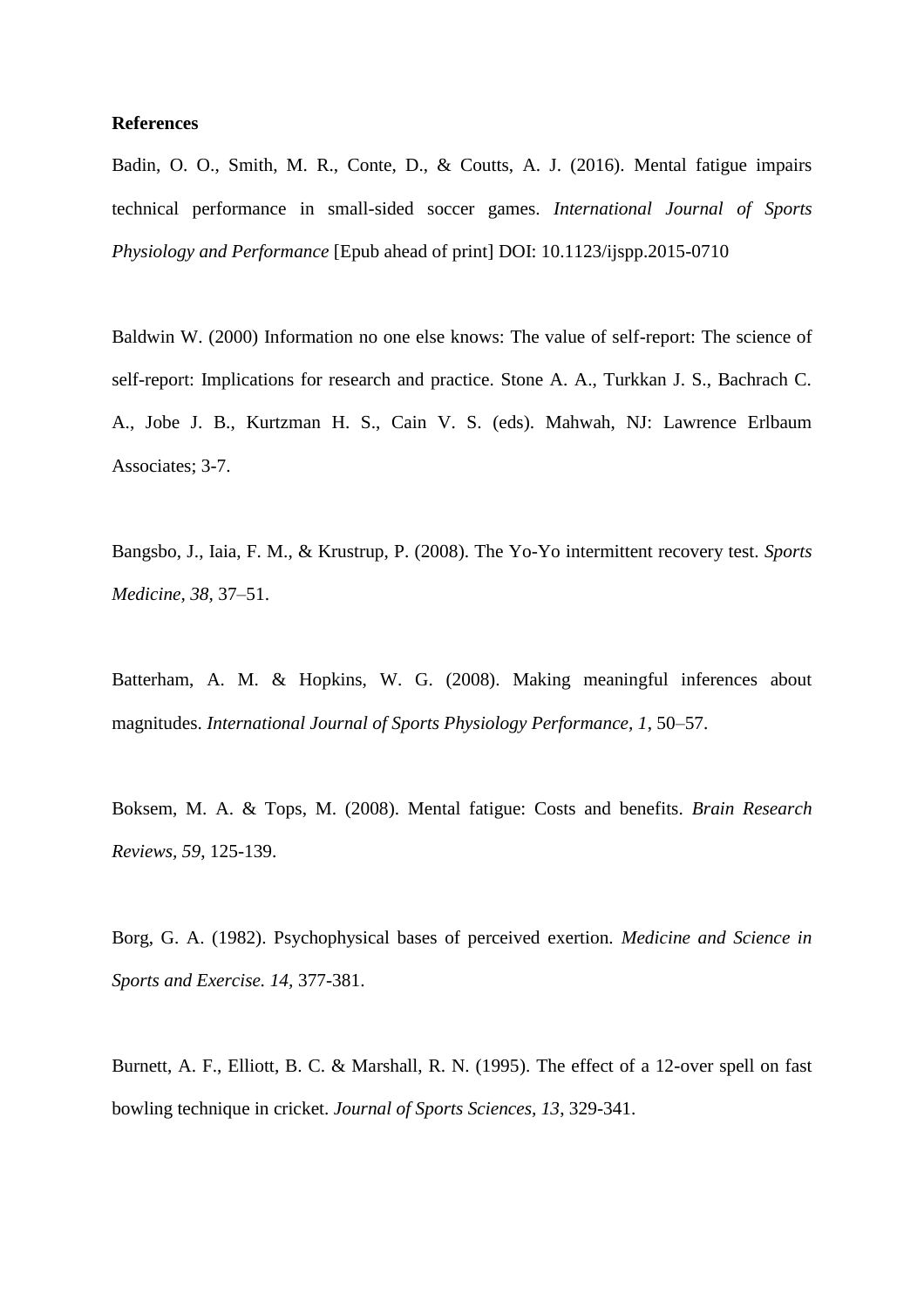Brehm, J. W. & Self, E. A. (1989). The intensity of motivation. *Annual Reviews of Psychology, 40*. 109-131.

Chaudhuri, A. & Behan, P. O. (2000). Fatigue and basal ganglia. *Journal of Neurology and Science, 179,* 34–42.

Devlin, L., Fraser, S., Barras, N. & Hawley, J. A. (2001). Moderate levels of hypohydration impairs bowling accuracy but not velocity in skilled cricket players. *Journal of Science and Medicine in Sport, 4*, 179–187.

Duffield, R. Carney, M. & Karppinen, S. (2009). Physiological responses and bowling performance during repeated spells of medium-fast bowling. *Journal of Sports Sciences, 27*, 27-35.

Duncan, M. J., Fowler, N., George, O., Joyce, S. & Hankey, J. (2015). Mental fatigue negatively influences manual dexterity and anticipation timing but not repeated high-intensity exercise performance in trained adults. *Research in Sports and Medicine, 23,* 1–13.

Fisher, R. J. & Katz, J. E. (1999). Social-Desirability Bias and the Validity of Self-Reported Values. *Psychology and Marketing, 17,* 105-120.

Gordon, S. (1990). Mental Skills Training Program for the Western Australian State Cricket Team. *The Sport Psychologist, 4*, 386-399.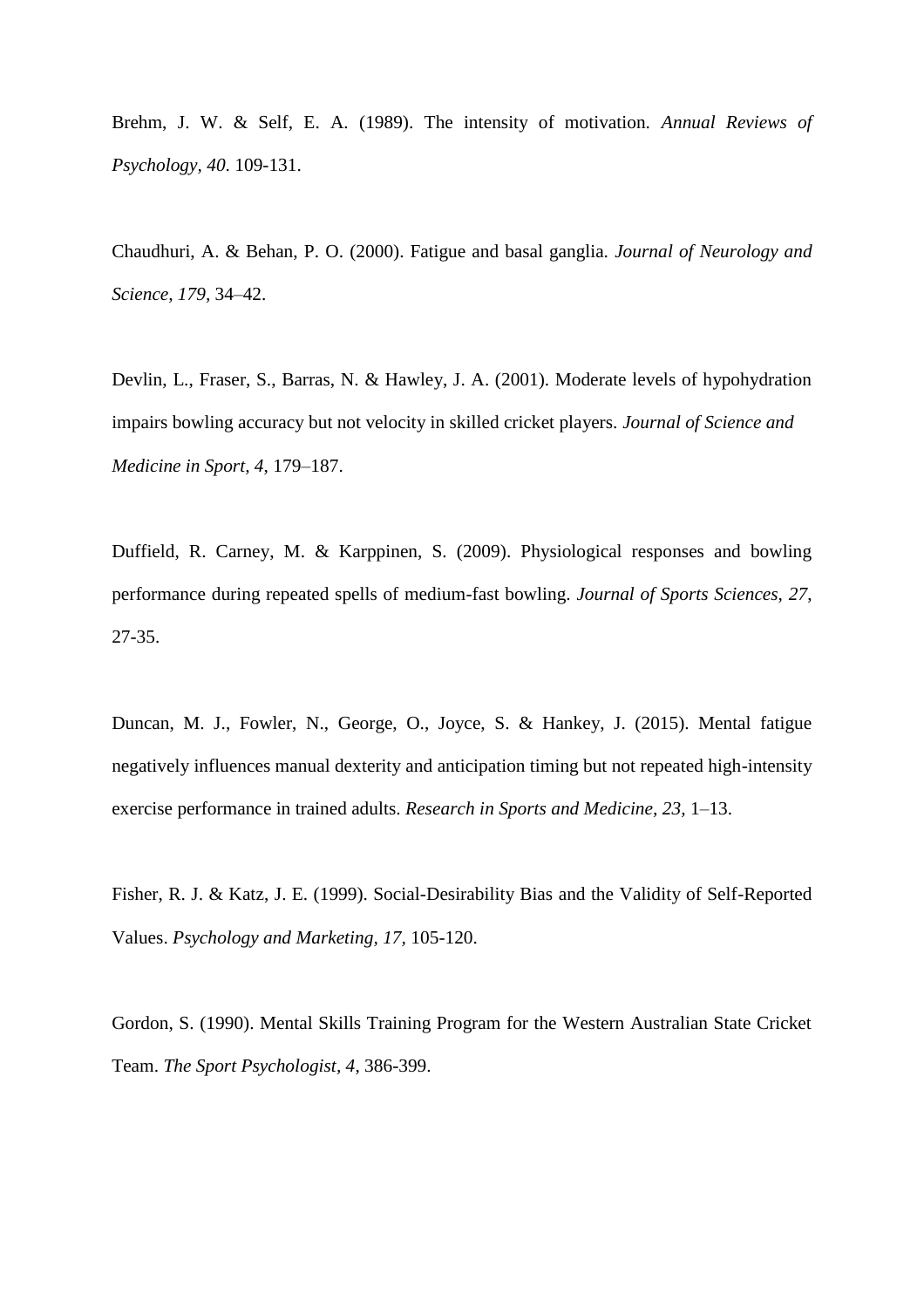Gierczuk, D., & Bujak, Z. (2014). Reliability and accuracy of batak lite tests used for assessing coordination motor abilities in wrestlers. *Polish Journal of Sport and Tourism, 21*, 72-76.

Hopkins, W. G., Marshall, S. W., Batterham, A. M., & Hanin, J. (2009). Progressive statistics for studies in sports medicine and exercise science: *Medicine & Science in Sports & Exercise*, *41*, 3–13.

Houghton, L., Dawson, B., Rubenson, Tobin, M. (2009). Movement patterns and physical strain during a novel, simulated cricket batting innings (BATEX). *Journal of Sports Sciences, 29*, 801–809.

Krustrup, P., Mohr, M., Amstrup, T., Rysgaard., T., Johansen, J., Steensberg, A., Pedersen, P. K. & Bangsbo, J (2003). The Yo-Yo intermittent recovery test: physiological response, reliability and validity. *Medicine Science in Sports and Exercise, 35,* 697-705.

Lorist, M. M., Klein, M., Nieuwenhuis, S., De Jong, R., Mulder, G. & Meijman, T. F. (2000). Mental fatigue and task control: planning and preparation. *Psychophysiology, 37*, 1-12.

MacDonald, D., Cronin, J. B., Mills, J., Mcguigan, M. R., & Stretch, R. (2013). A review of cricket fielding requirements. *South African Journal of Sports Medicine, 25*, 87-92.

MacMahon, C., Schücker, L., Hagemann, N. & Strauss, B. (2014). Cognitive fatigue effects on physical performance during running. *Journal of Sport and Exercise Psychology, 36,* 375- 381.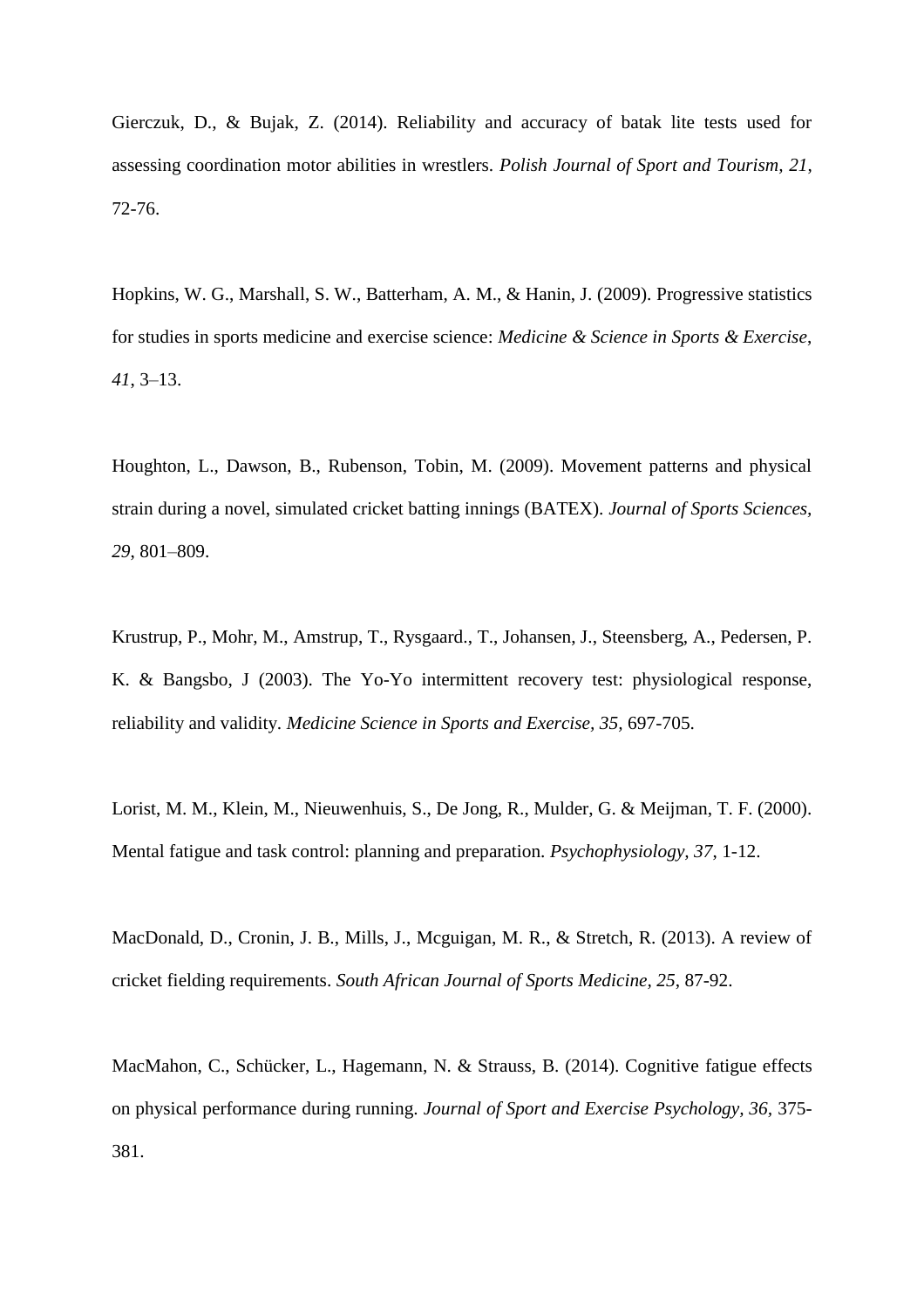Marcora, S. (2009). Perception of effort during exercise is independent of afferent feedback from skeletal muscles, heart, and lungs. *Journal of Applied Physiology, 106,* 2060–2062.

Marcora, S., Staiano, W. & Manning, V. (2009). Mental fatigue impairs physical performance in humans. *Journal of Applied Physiology, 106*, 857–864.

Martin, K., Staiano, W., Menaspà, P., Hennessey, T., Marcora, S., Keegan, R., Thompson, K.G., Martin, D., Halson, S., Rattray, B. (2016). Superior inhibitory control and resistance to mental fatigue in professional road cyclists. *PLoS ONE 11*, e0159907. doi:10.1371/journal.pone.0159907.

Millet, G. Y. & Lepers, R. (2004). Alterations of neuromuscular function after prolonged running, cycling and skiing exercises. *Sports Medicine, 34,* 105–116.

Noakes, T. D. & Durandt, J. J. (2000). Physiological requirements of cricket. *Journal of Sports Sciences, 18*, 12, 919-929.

Müller, S., Abernethy, B. & Farrow, D. (2006). How do world-class cricket batsmen anticipate a bowler's intention? *The Quarterly Journal of Experimental Psychology, 59,* 2162-2186.

Pageaux, B., Lepers, R., Dietz, K.C., & Marcora, S.M. (2014). Response inhibition impairs subsequent self-paced endurance performance. *European Journal of Applied Physiology, 114,* 1095-1105.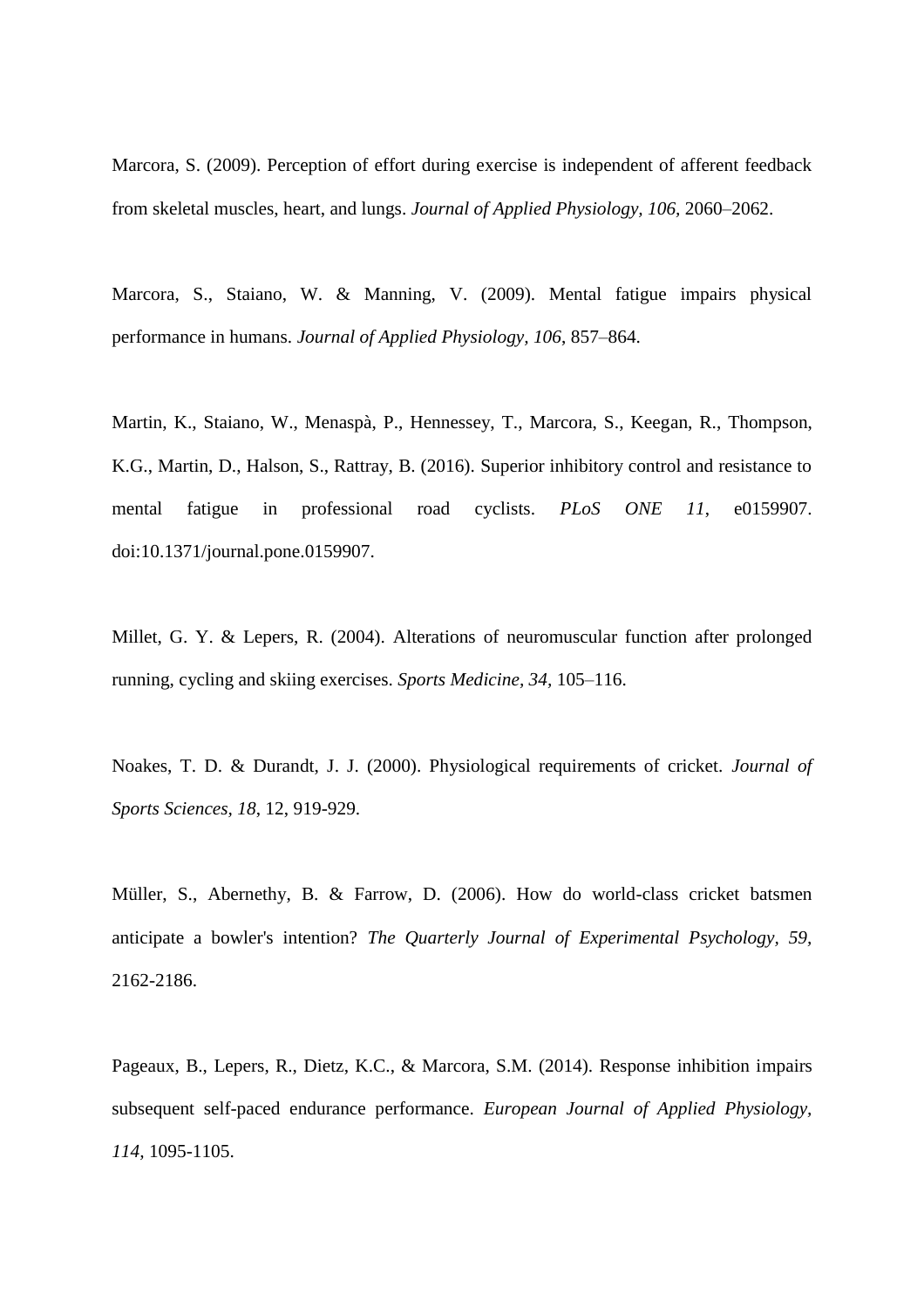Pageaux, B., Marcora, S. M., Rozand, V. & Lepers, R. (2015). Mental fatigue induced by prolonged self-regulation does not exacerbate central fatigue during subsequent whole-body endurance exercise Frontiers in Human Neuroscience. 9, 67. http://doi.org/10.3389/fnhum.2015.00067

Pageaux, B., Marcora, S. M., & Lepers, R. (2013). Prolonged mental exertion does not alter neuromuscular function of the knee extensors. *Medicine and Science in Sports and Exercise, 45*, 2254–64.

Petersen, C., Pyne, D. Portus, M. & Dawson, B. (2009). Validity and reliability of GPS units to monitor cricket-specific movement patterns. *International Journal of Sports Physiology & Performance, 4*, 381-393.

Rauch, W. A., & Schmitt, K. (2009). Fatigue of Cognitive Control in the Stroop-Task. In N. A. Taatgen & H. van Rijn (eds.), *Proceedings of the 31st Annual Conference of the Cognitive Science Society*, 750-755.

Rozand, V., Pageaux, B., Marcora, S. M., Papaxanthis, C. & Lepers, R. (2014). Does mental exertion alter maximal muscle activation? *Frontiers Human Neuroscience, 8*, 755.

Regan, D., Beverley, K. I., & Cynader, M. (1979). The visual perception of motion-in-depth. *Scientific American, 241*, 136–151.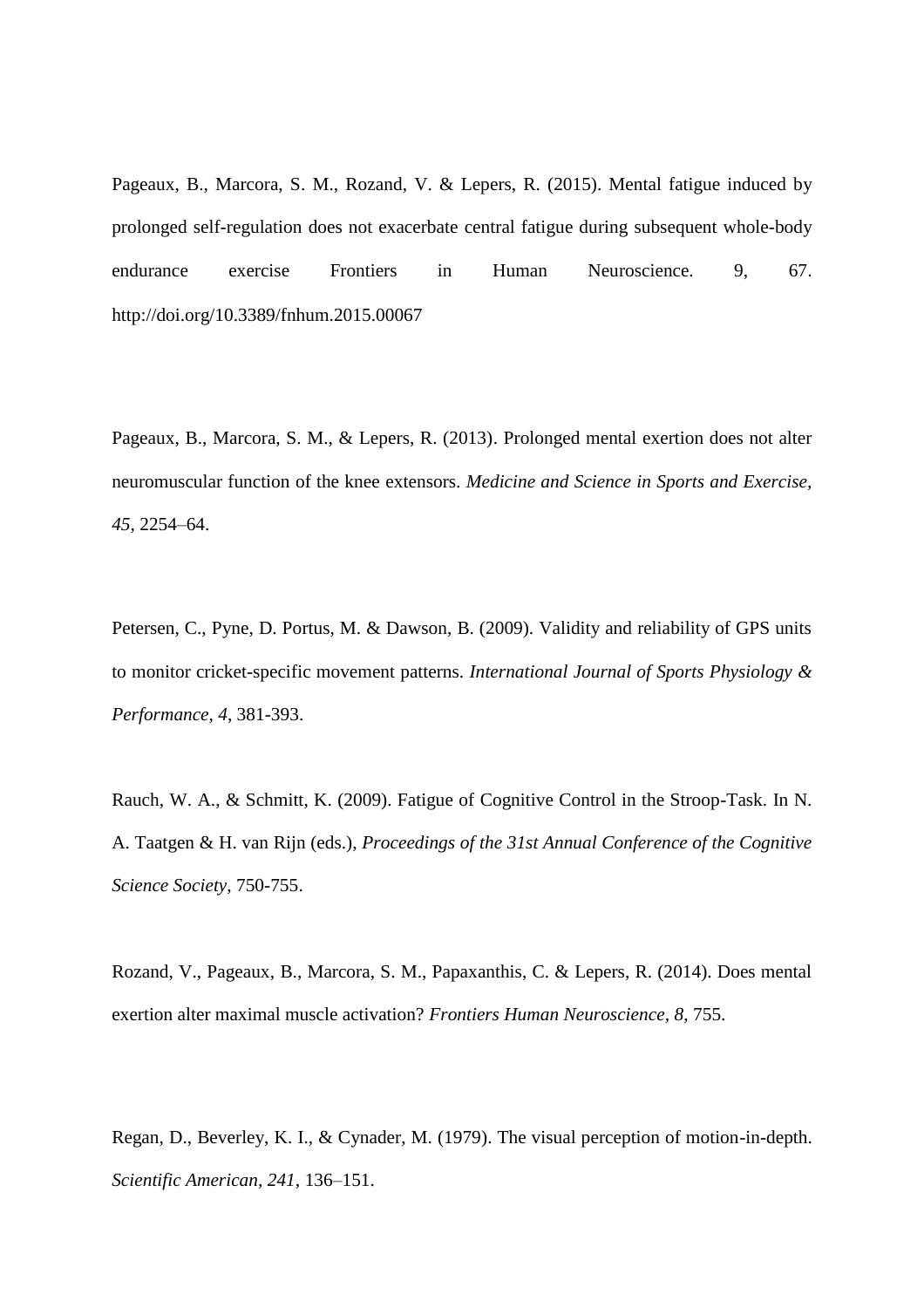Saw, A. E., Main, L. C. & Gastin, P. B. (2015). Monitoring athletes through self-report: Factors influencing implementation. *Journal of Sports Science and Medicine, 14*, 137-146.

Scanlan, A. T., Berkelmans, D. M., Vickery, W. M., & Kean, C. O. (2016). A Review of the Internal and External Physiological Demands Associated With Batting in Cricket. *International journal of sports physiology and performance.* [Epub ahead of print]

Smirmaul, B. P. C., Dantas, J. L., Nakamura, F. Y. & Pereira, G. (2013). The psychobiological model: a new explanation to intensity regulation and (in) tolerance in endurance exercise. *Revista Brasileira de Educação Física e Esporte, 27*, 333-340.

Smith, M. R., Marcora, S., & Coutts, A. J. (2015). Mental fatigue impairs intermittent running performance. *Medicine & Science in Sports & Exercise, 47(8),* 1682-1690.

Smith, M. R., Coutts, A. J., Merlini, M., Deprez, D., Lenoir, M., & Marcora, S. (2016). Mental fatigue impairs soccer-specific physical and technical performance. *Medicine and Science in Sports and Exercise, 48(2),* 267-276.

Stretch, R. A. (2003). Cricket injuries: a longitudinal study of the nature of injuries to South African cricketers. *British Journal of Sports Medicine, 37*, 250-253.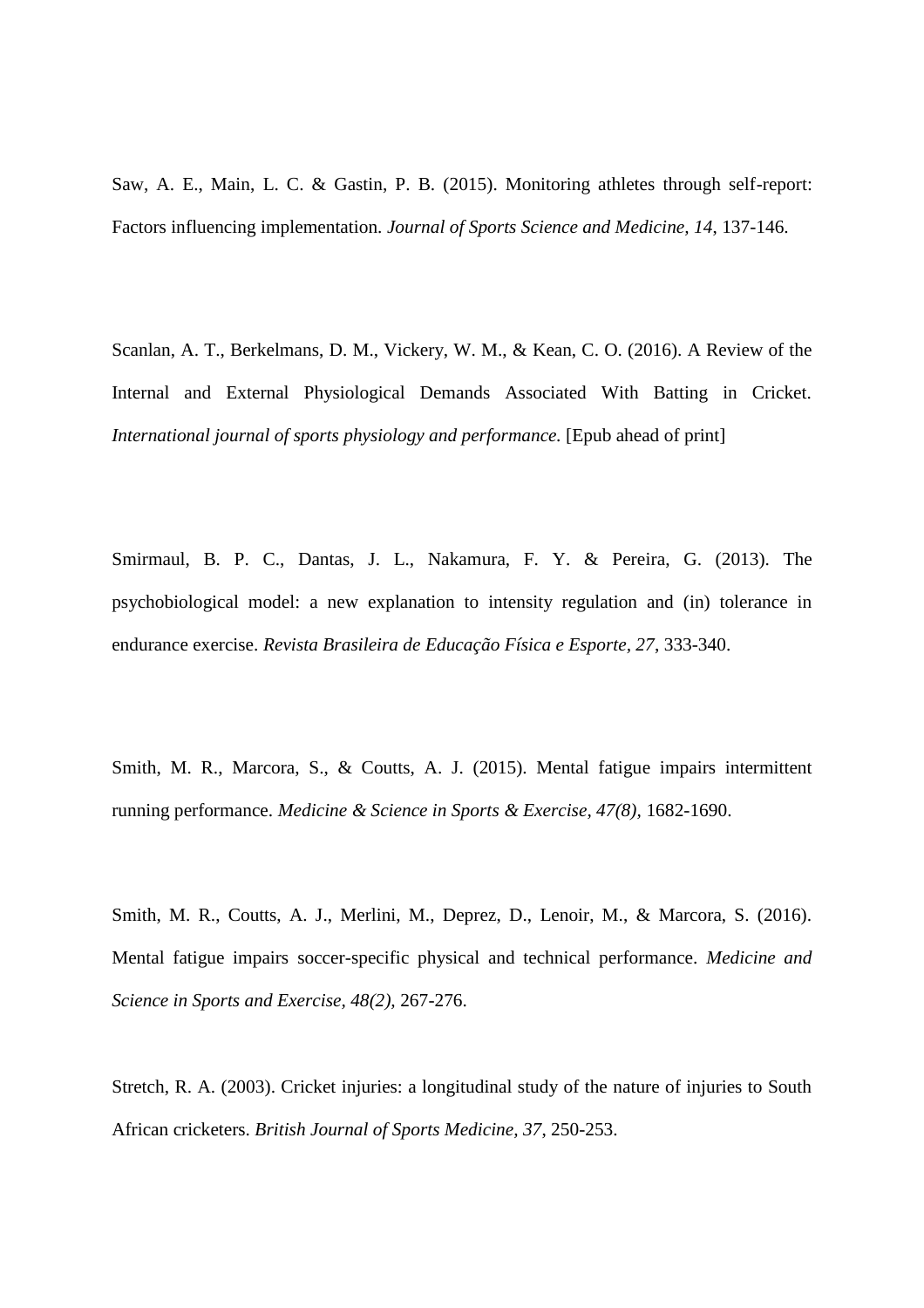Tanaka, M., Ishii, A., & Watanabe, Y. (2016). Neural effect of physical fatigue on mental fatigue: a magnetoencephalography study. *Fatigue: Biomedicine, Health & Behavior, 4*(2), 104-114.

van der Linden, D. & Eling, P. (2006). Mental fatigue disturbs local processing more than global processing. *Psychological Research,* 70, 395–402.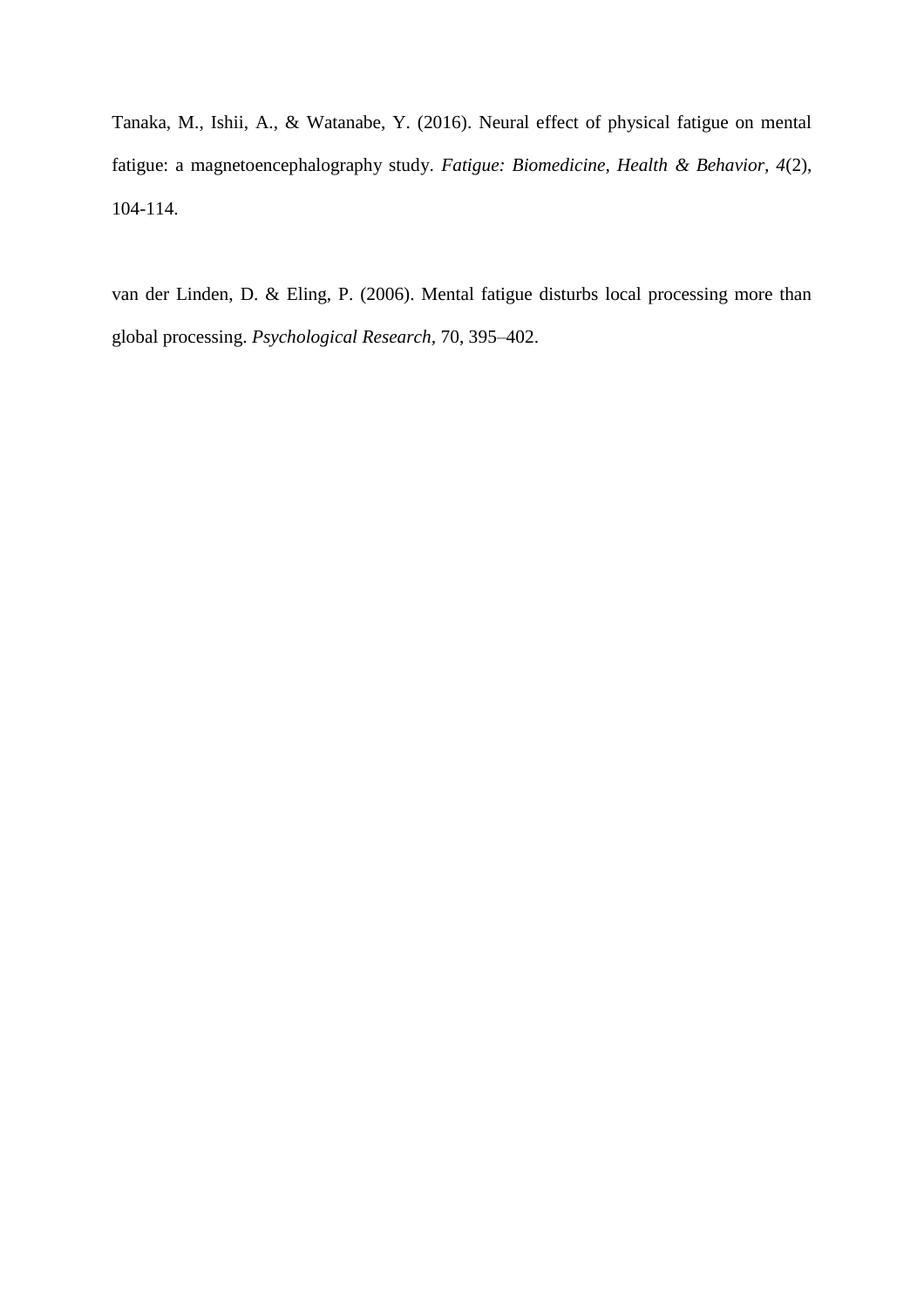

**Figure 1.** Perceived level of mental fatigue before and after the two conditions ( $n = 10$ ).  $* =$ significantly different ( $P < 0.05$ ) from the mental fatigue scores. Task = Stroop test.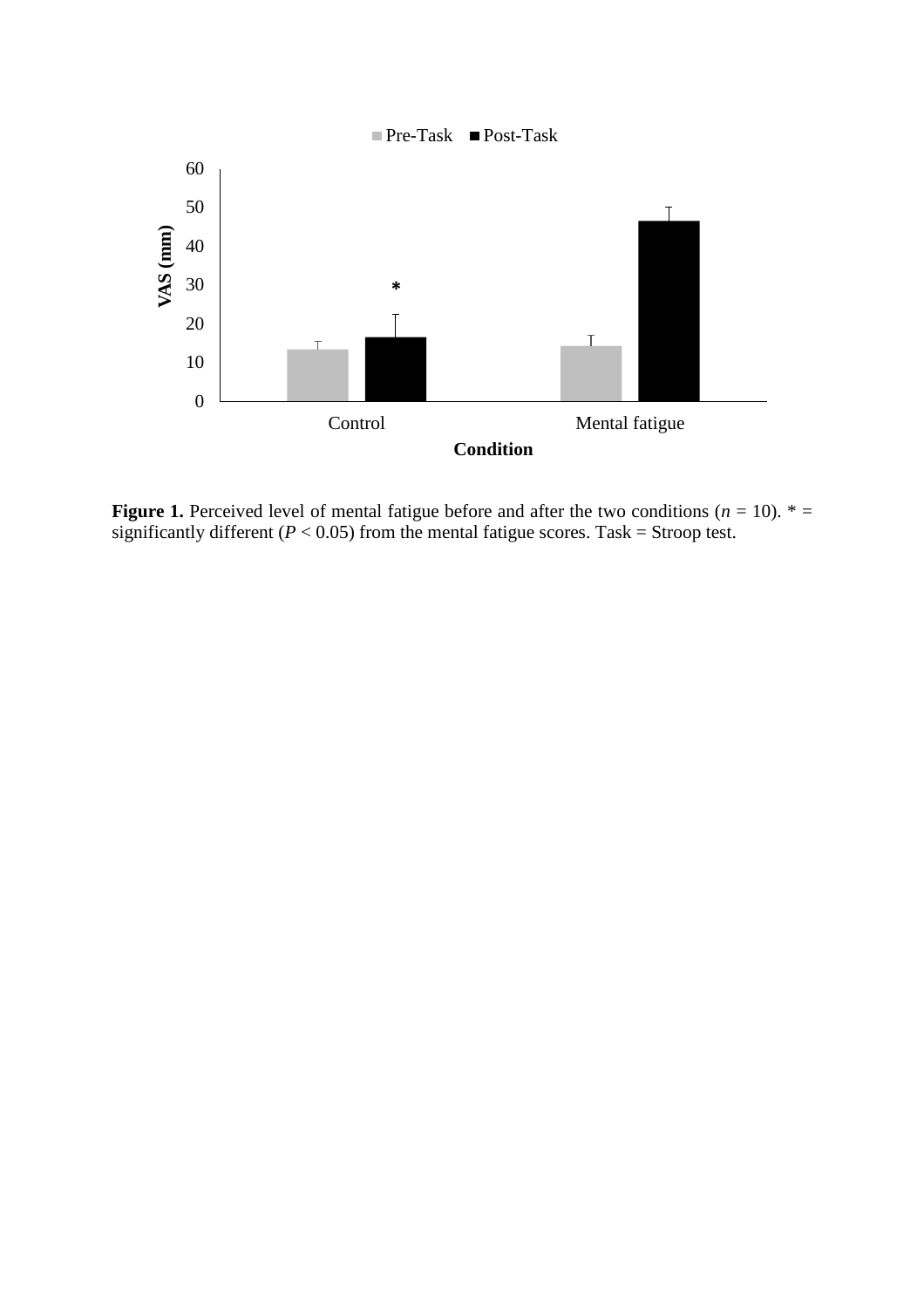

**Figure 2.** Perceived levels of motivation after the two treatment conditions  $(n = 10)$ .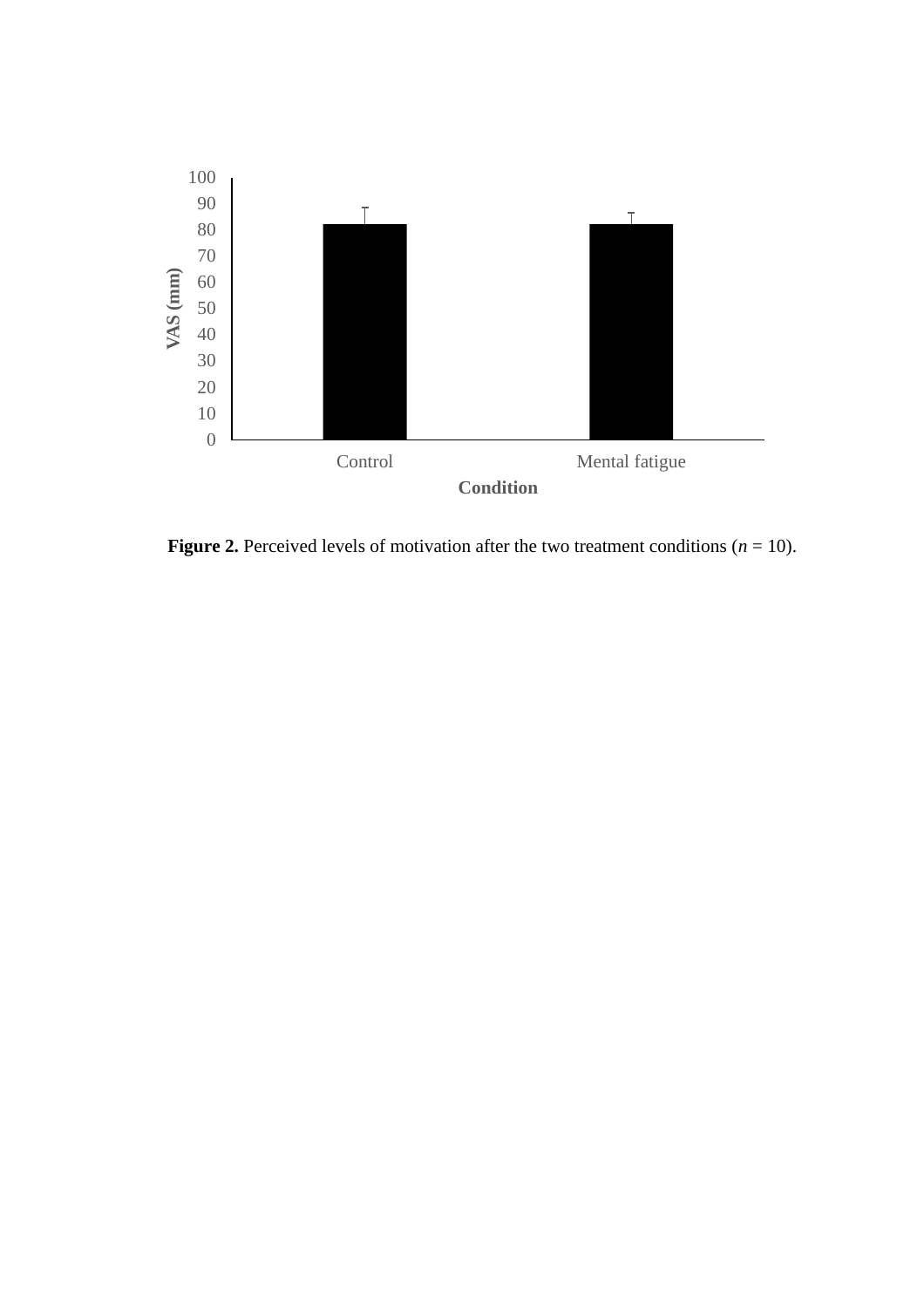

**Figure 3**. Cricket run-two times after the two treatment conditions  $(n = 10)$ . \* = significantly different ( $P < 0.05$ ) from the mental fatigue scores.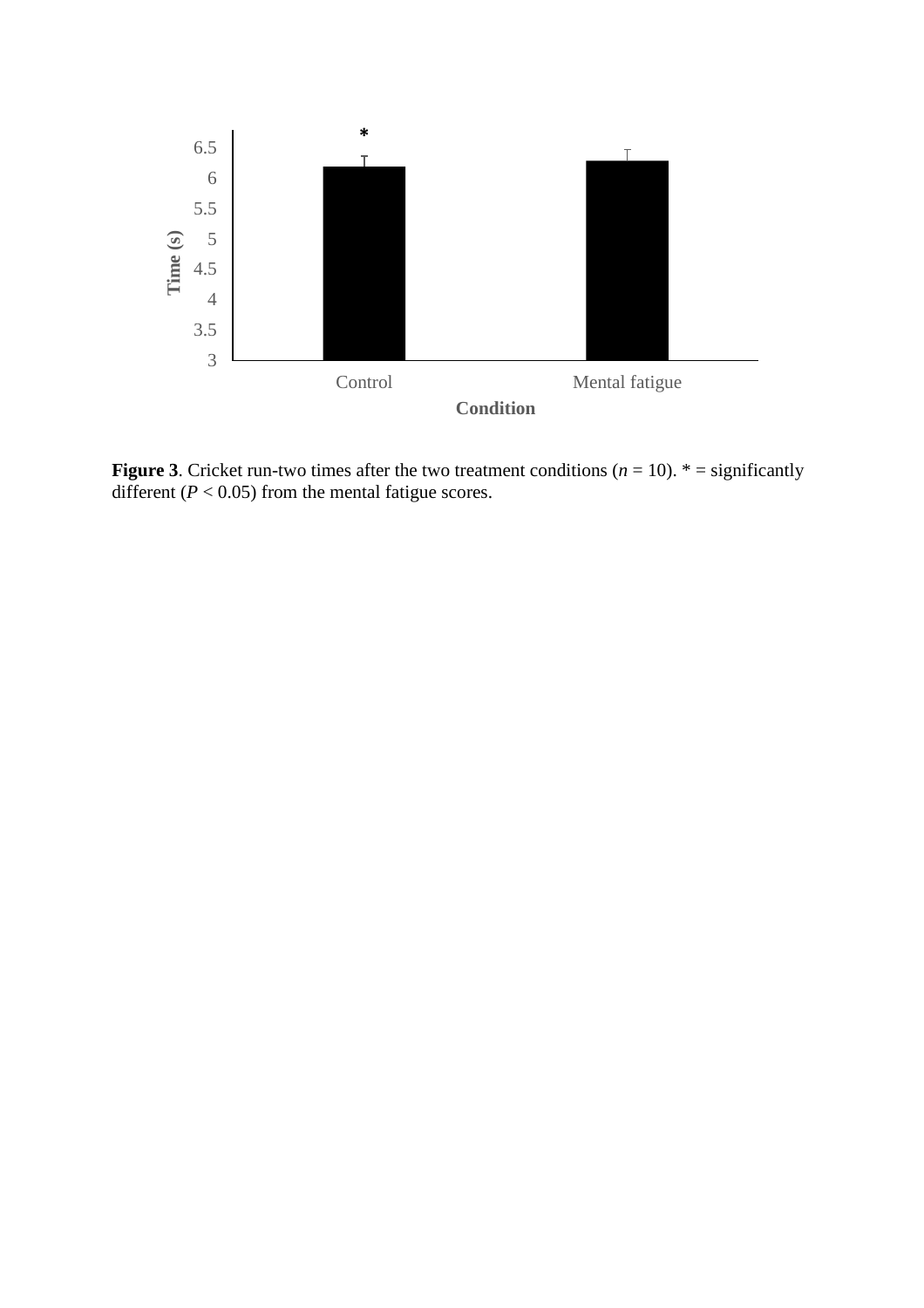

**Figure 4.** Batak lite test scores after the two treatment conditions  $(n = 10)$ .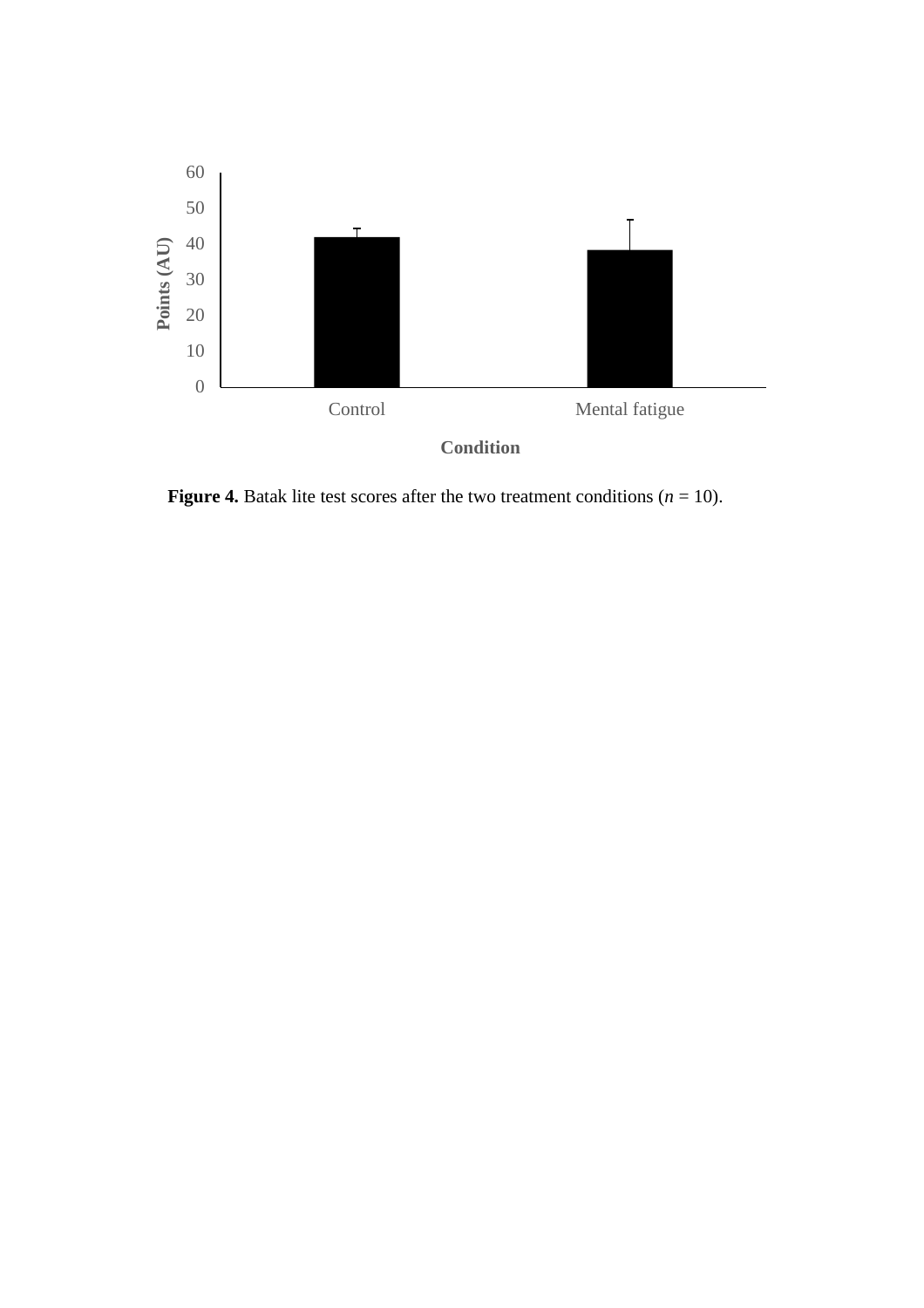

**Figure 5**. Yo-Yo-IR1 distance covered after the two treatment conditions  $(n = 10)$ .  $* =$ significantly different  $(P < 0.05)$  from the mental fatigue scores.